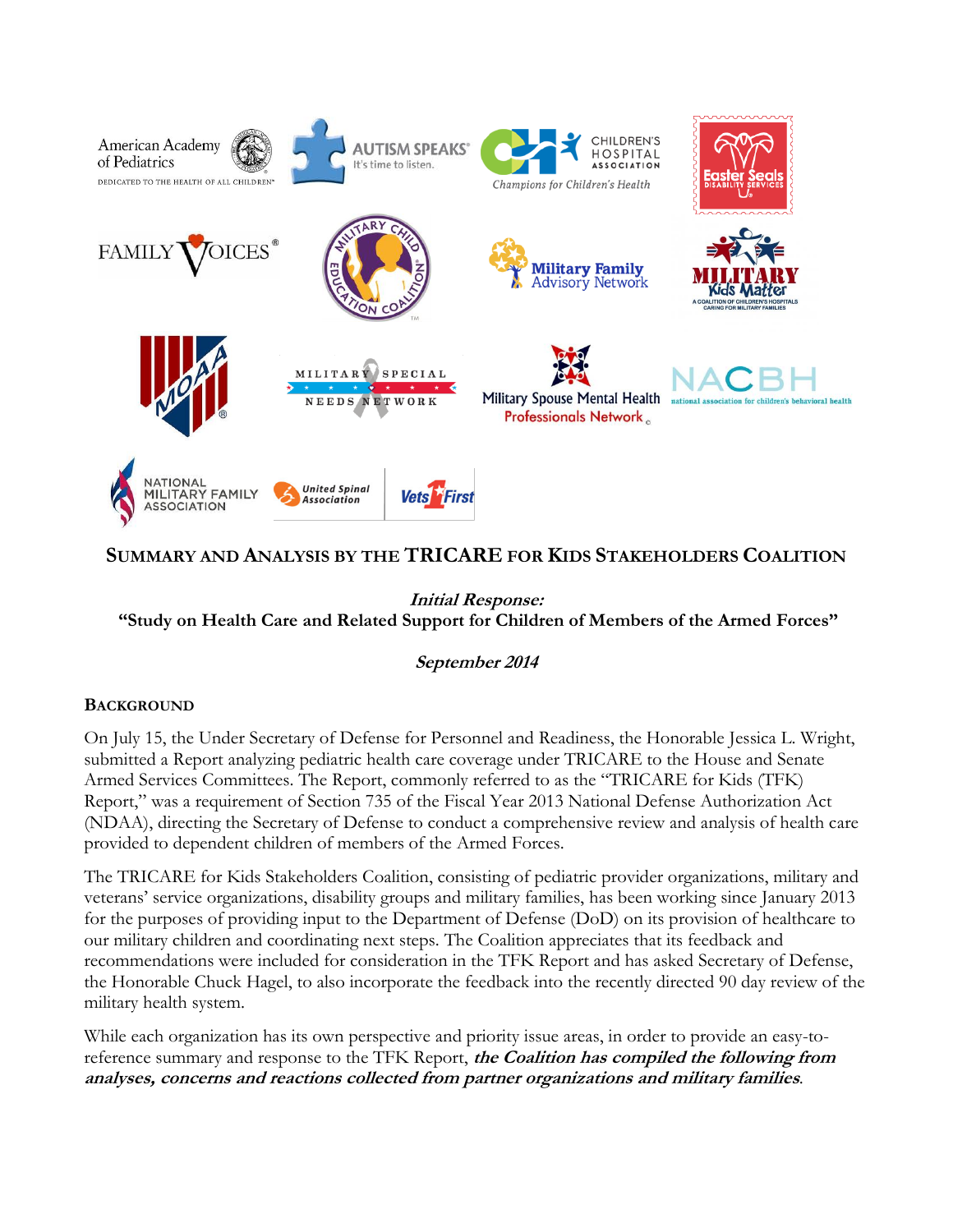# **EXECUTIVE SUMMARY**

The TFK Report concluded that the Military Health System (MHS) is meeting the needs of children in its care—including those with special health care needs—as specifically addressed under each of the nine elements listed in Section 735. This overall finding is not surprising, as this Report was an internal review conducted by the Defense Health Agency (DHA), which administers the TRICARE program.

Although the Report concluded that TRICARE was meeting the needs of children, it also acknowledges in every element of the study that there are significant "gaps," "areas for clarification" and considerable deficiencies in data collection, utilization and analysis. These findings might be better described as "areas in need of improvement." These gaps and findings align with many of the areas identified and recommendations made by Coalition partners to the DoD for consideration in preparing the Report. Those areas are ripe for and in need of immediate attention. TFK stakeholders are pleased that the Report acknowledges areas of concern and urges action in a timely and collaborative manner.

An overarching theme woven throughout the Report is the lack of data and meaningful utilization of data, or inability to collect data, which then limits the analysis in many of the elements examined. Many areas, such as specialty care, the Extended Care Health Option (ECHO) program, care management and the Exceptional Family Member Program (EFMP), lack sufficient data to support the DoD's conclusion that it is providing adequate care and support, particularly to military families with special needs. This lack of data and appropriate analysis is consistent with a recent *New York Times* article ["In Military Care, a Pattern of](http://www.nytimes.com/2014/06/29/us/in-military-care-a-pattern-of-errors-but-not-scrutiny.html?_r=0)  [Errors but Not Scrutiny](http://www.nytimes.com/2014/06/29/us/in-military-care-a-pattern-of-errors-but-not-scrutiny.html?_r=0)," published on June 28, 2014. The Coalition aligns itself with the comments of Dr. Jonathan Woodson, the Assistant Secretary of Defense for Health Affairs, in a [follow-up](http://www.nytimes.com/2014/07/01/us/official-seeks-restored-trust-in-military-care.html) to *the New York Times* investigation:

*"The people we serve expect us to improve. The American public expects us to improve. We expect ourselves to improve." Woodson called for greater attention to patient safety and more openness about problems in treatment. "In moments like these, it can be easy to close down," he said. "We need to do the opposite. We need to become even more transparent."*

In each of the nine areas of the Report, the TFK Coalition identifies substantial opportunities for the DHA and the DoD to work with the Congress and stakeholders to collect better data, increase transparency, enhance safety and institute changes to improve TRICARE for one of our most valuable resources, our military children.

# **OPPORTUNITIES IN THE REPORT TO IMPROVE CARE AND CARE EXPERIENCES FOR MILITARY CHILDREN**

# **Short-term Goals**

There are many steps that can be taken to address specific shortfalls, gaps and need for more clarification and collaboration acknowledged in the Report, including:

 Align with preventive benefits available through the Patient Protection and Affordable Care Act (ACA), Bright Futures and Medicaid's Early and Period Screening, Diagnostic and Treatment (EPSDT).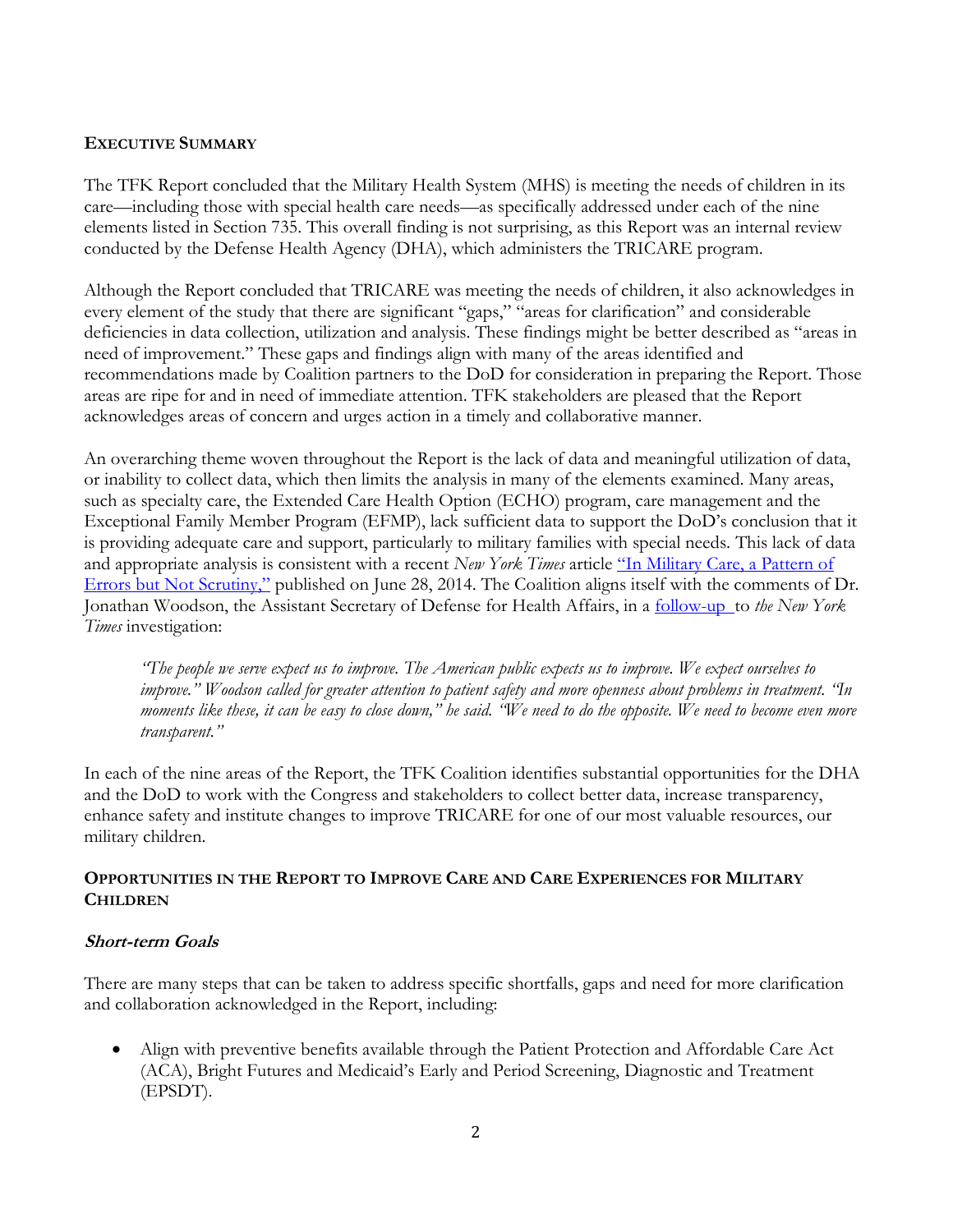- Align medical necessity definition for purchased care sector with AAP recommendation and broader definition allowed in the direct care system to ensure a consistent benefit and care.
- Create a pediatric physician advisory group with internal and external practitioners that meets on a regular basis to provide pediatric specific perspective on policy and practices.
- Establish an Advisory Panel on Community Support for Military Families with Special Needs as [required by law.](http://www.law.cornell.edu/uscode/text/10/1781c)
- Amend the inpatient only list TRICARE adopted from Medicare for pediatrics.
- Several reimbursement areas cited in the Report could be addressed right away as an indication of good faith and a pathway toward streamlined processes. These could be implemented in conjunction with a pediatric payment advisory group.
- Adjust definitions and provider categories as necessary to cover medical nutrition for children with complex nutritional needs.
- Implement internal ECHO reforms and increase flexibility of ECHO benefit to ensure that it aligns with the Centers for Medicare & Medicaid Services (CMS) standards for community based supports and provides improved access and continuity of care to families.
- Pediatric appropriate regulation of compounded medication coverage.
- Convene data stakeholders advisory group to assist with metrics, appropriate comparisons, etc. for pediatrics including complex care and care coordination and management.
- Immediately adopt mental and behavioral health standards more commonplace in pediatric care systems such as wrap around care, intensive outpatient programs, family centered care, community based care and uniform access to specialty care.
- Remove artificial barriers to residential treatment center certifications.
- Particularly with regards to EFMP families, compile recommendations from the many recent reports and studies and create a checklist of action items and issue areas to address. Tackle in collaboration with internal and external stakeholders.

# **Long-term Goals**

While there are many more long-term goals that need to be addressed, it is imperative for integrity of the system that work begins on the following:

- The lack of data, inefficiency of collection and analysis and inability to meaningfully utilize data must be addressed for the long-term.
- Ensure qualified EFMP beneficiaries have access to Medicaid waiver services through Medicaid reform.
- Streamline process for pediatric-specific coverage and reimbursement issues that are child/patient centered.
- Implement coding changes that more accurately reflect pediatric care such as APR-DRGs.
- Allow TRICARE to formulate policies and coverage with best practices identified and recommended by other federal agencies with substantive oversight; for example, instead of conducting its own analyses regarding substance abuse treatment and mental and behavioral health on which to design policies, utilize SAMSHA studies and reports.

*Collaboration is Critical*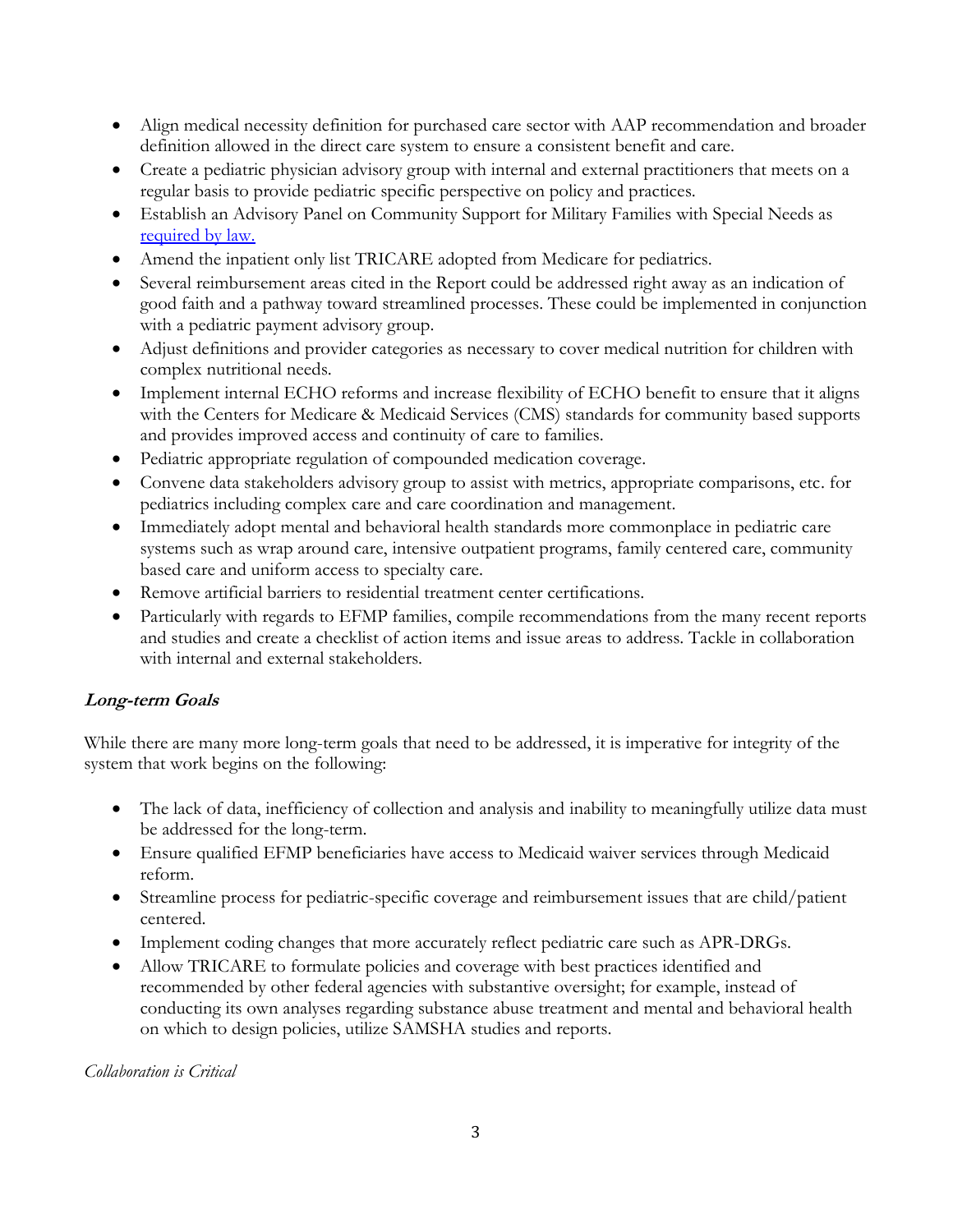There are many situations in which collaboration with the civilian sector could help the DoD and DHA, for example, with respect to data, to determine which data to collect, how to meaningfully analyze for pediatrics, preferred metrics and assistance with civilian sector comparisons. Some of these areas include alignment of services available under Medicaid's EPSDT program, the ACA and Bright Futures, assessing access to specialty care and building of a complex care management and coordination system.

It is imperative that the DoD refrains from reinventing the wheel in order to address each of these areas in the Report. While some of the issues are unique to the DoD, such as the interaction of EFMP, ECHO and other support programs run by the military branches, and TRICARE and other programs run by DHA, many of the issue areas are those in which civilian organizations have expertise, interest and a commitment to serving military families. Public-private partnerships are critical to addressing the issues and findings in this Report, and TFK Coalition partners stand ready to assist, consistent with the [Joint Chiefs of Staff White](http://www.jcs.mil/portals/36/Documents/WarriorFamilySupport/Public_Private_Partnerships_Final.pdf)  [Paper on Expanding Public Private Partnerships.](http://www.jcs.mil/portals/36/Documents/WarriorFamilySupport/Public_Private_Partnerships_Final.pdf)

### **NEXT STEPS**

Over the past few years, there have been numerous studies, hearings, surveys and GAO reports detailing the significant barriers facing special needs military families in accessing healthcare and support services. There have been countless recommendations but little action. The TFK Report is unique but consistent with findings of other recent reports and studies. When compiling feedback from stakeholders to formulate this response to the TFK Report, families' frustration was evident, as demonstrated by this comment:

**"It took veterans dying before action was taken to address VA problems; similarly the 90 day review of the military health system was ordered by Secretary Hagel after several high profile tragedies. We request our DoD leadership, both civilian and military, to act much more quickly and decisively to address health care for children, particularly our most vulnerable children with special health care needs. All indications in this Report, as well as previous studies, are of systemic issues which need to be addressed expeditiously, not after collecting five or ten years of data. We need our leaders to step up to ensure that what happened at the VA isn't repeated with our military kids."**

Indeed, although requested by Congress, the Report did not set forth a plan to "improve and continually monitor" pediatric care. Therefore, an ongoing dialogue between the DoD and stakeholders, along with close monitoring by Congress, is in order to ensure next steps are taken and that pediatric care is continually monitored and improved.

The TFK Coalition plans to meet with the DoD, the DHA and the House and Senate Armed Services Committees (HASC and SASC) to discuss next steps to implement solutions that address gaps and clarify and improve areas of concern, including possible legislative fixes to the deficiencies noted in the Report. The group is preparing for a Congressional briefing and is requesting HASC and SASC hearings to discuss these important findings and next steps as part of the 2016 NDAA process.

Although the Report itself does not technically make any recommendations for legislation as requested by Congress, it states "recommendations concerning the issues discussed in this Report will be evaluated for possible submission as part of DoD's annual Unified Legislation and Budgeting (ULB) Process." The Coalition also plans to meet with DHA to review the ULB process and changes DHA might propose in this process that would not require additional legislation.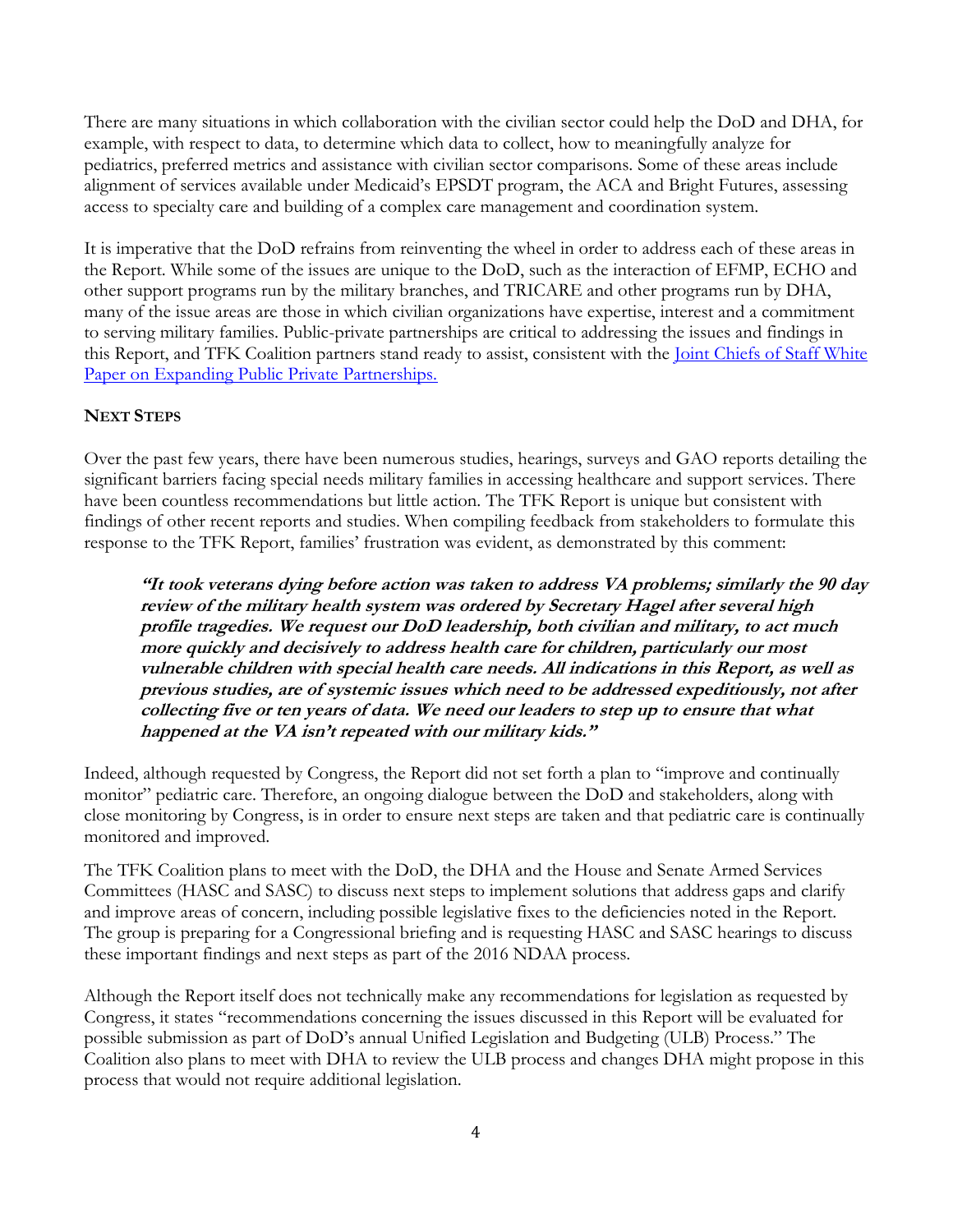The TFK Coalition appreciates the opportunity to work with Congressional and DoD leadership to implement improvements identified by stakeholders and acknowledged in the TFK Report, and **urges Congress and the DoD to act quickly and decisively to address gaps and findings presented**.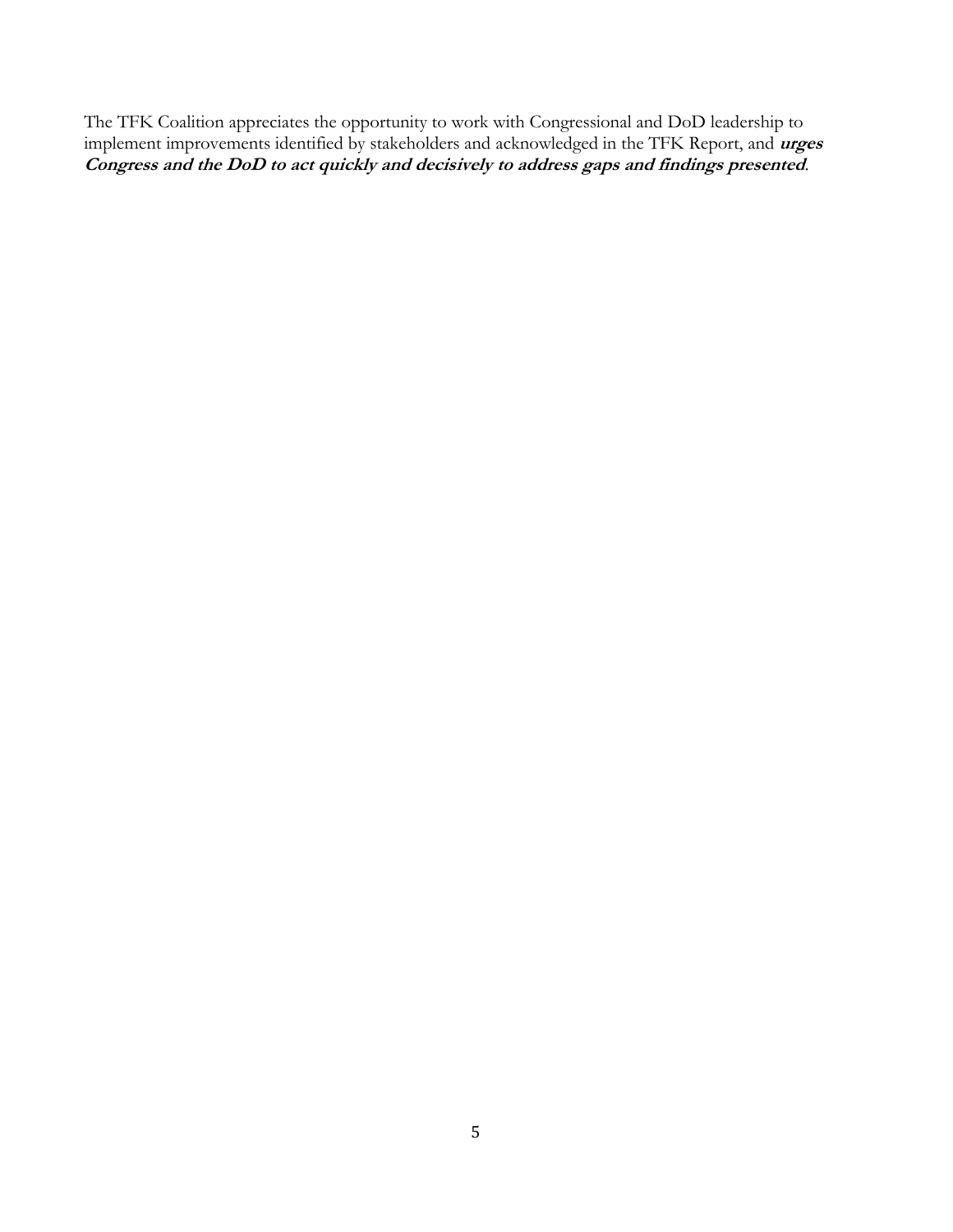# **DETAILED ANALYSIS**

Below are summaries and analyses of each of the nine elements that DHA examined in the Report.

# **1. A comprehensive review of the policies of the Secretary and the TRICARE program with respect to providing pediatric care.**

# *Medical Necessity*

The TFK Coalition appreciates that the Report acknowledges children have unique health needs, and that TRICARE definitions of medical necessity and the hierarchal evidence for approval of treatments are not always aligned with pediatric practice standards.

The Report explains that DHA has differing statutory criteria for determinations of medical necessity in its purchased care sector as compared to the direct care system. This results in an inconsistent benefit for military families. Citing a commitment to "evidence-based medicine," TRICARE states it is authorized to approve purchased care only when it is "medically or psychologically necessary and appropriate care based on reliable evidence, and rendered by a TRICARE-authorized provider in accordance with other TRICARE program requirements." DHA hierarchy of reliable evidence includes only "published research based on well controlled clinical studies, formal technology assessments, and/or published national medical organization policies/positions/Reports."

There is no doubt that evidence of effectiveness is a cornerstone of medical necessity, yet such tightly prescribed data for children is not always readily available. Due to their very nature of constant growth and development, and the societal responsibility to protect children, they are not always the subject of such controlled and prescribed studies. Pediatric providers are adamant advocates of robust research for children's health needs, but the reality is that strict adherence to this adult based standard of reliable evidence will result in children not receiving the care and treatment they need that is widely and more quickly accepted and practiced elsewhere in the healthcare system.

The Report then acknowledges that definitions of medical necessity differ between the broader healthcare system and TRICARE. As such, the Report identifies a gap in the TRICARE medical necessity standard. The Report cites stakeholders being "confused or unaware" of TRICARE coverage and limitations related to the requirements for medical necessity in the "purchased care" component. The TFK stakeholders suggest that the gap is less about stakeholder confusion and more about the result that children in the military are denied care and treatment options that are commonly recognized as medically necessary by other health plans and payers.

The Report advises examination of two areas for clarification to address the shortcomings of TRICARE's medical necessity standard:

 Review processes for evaluating emerging technology in use in the general community but not supported by the hierarchy of evidence required for the TRICARE purchased care program.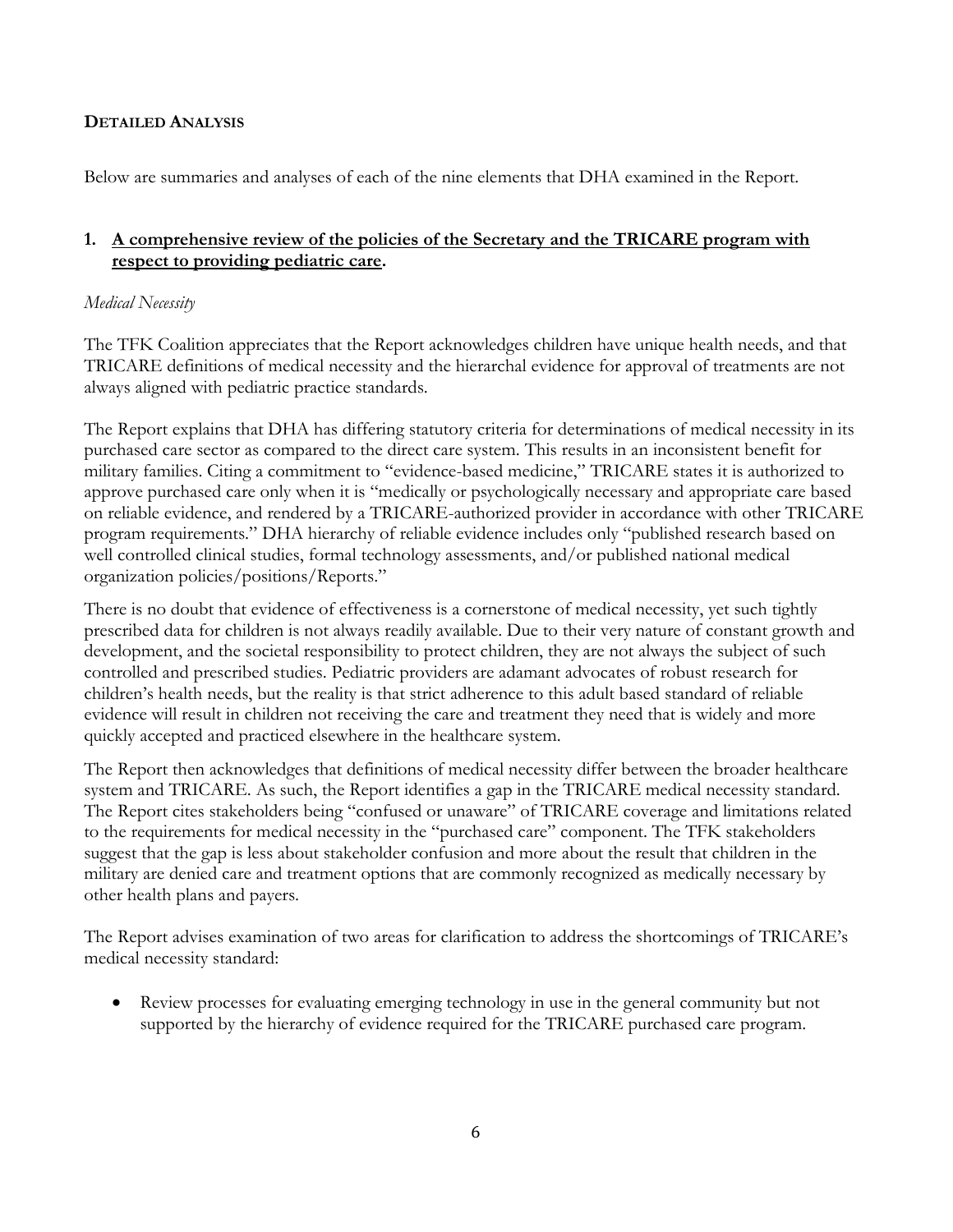Review regulatory provisions for TRICARE program cost-sharing of care that appears to have gained acceptance in the larger medical community but does not meet the TRICARE-specific definition applicable to the purchased care component.

As proposed by many of the stakeholders, this examination provides the opportunity for TRICARE to adopt the American Academy of Pediatrics (AAP) definition of medical necessity as described in its July 2013 Policy Statement ["Essential Contract Language for Medical Necessity in Children:"](file:///C:/Users/Jeremy/AppData/Local/Microsoft/Windows/Temporary%20Internet%20Files/Content.Outlook/BUEGBHRE/pediatrics.aappublicatoins.org/content/132/2/398)

*Health care interventions that are evidence based, evidence informed, or based on consensus advisory opinion and that are recommended by recognized health care professionals, such as the AAP, to promote optimal growth and development in a child and to prevent, detect, diagnose, treat, ameliorate, or palliate the effects of physical, genetic, congenital, developmental, behavioral, or mental conditions, injuries, or disabilities.*

An appropriate pediatric specific definition of medical necessity creates the framework for appropriate coverage, access quality and reimbursement for pediatric care, making bureaucratic appeal and exception policies and practices less necessary, and lessening the burden of overcoming such barriers on families and providers. Formulating such policy is integral to improving health care for children of military families.

# *Bright Futures/Medicaid EPSDT/ACA Requirements*

The Report states emphatically that the military health system "fully supports the basic tenants of AAP's Bright Futures program, including its screening tool for screening autism and developmental screening at each visit through five years of age." The MHS provides well child care that covers services provided to children from birth through age five years, which includes "routine newborn care, health supervision examination, routine immunizations, and periodic health screening and developmental assessments in accordance with AAP guidelines." However, the Report also notes that at six years of age, the well child benefit ends and children are then covered under the clinical preventive services as outlined in the *TRICARE Policy Manual*, and that the TRICARE preventive care program as it relates to pediatric beneficiaries does not conform to the AAP periodicity guidelines under Bright Futures.

Because of this finding, the Report lists as a gap that the preventive care benefit "is not consistent with … AAP's Bright Futures program." It encourages an analysis of the utilization of health care benefits by children ages 6 to 21 years to assess if developmental- and age-appropriate care is being delivered as compared to not only AAP Bright Futures guidelines, but also the Patient Protection and Affordable Care Act (ACA) and Medicaid's Early and Periodic Screening Diagnostic and Treatment (EPSDT) services. Better alignment with these guidelines will not only result in better care for active duty families, but also ensure a smoother transition to the civilian healthcare markets for the hundreds of thousands of veteran families expected in the next decade and beyond.

This review and resulting further alignment with the ACA, EPSDT, and Bright Futures is appropriate and encouraged.

### *Habilitative Care*

The Report notes that rehabilitation is a covered TRICARE benefit when medically necessary, but habilitation services are available only for Active Duty Family Members (ADFM) through the ECHO program and are subject to an annual dollar limit of \$36,000 per year. The Report claims there is a current statutory exclusion of habilitative care from the TRICARE Basic program. This varies from the ACA which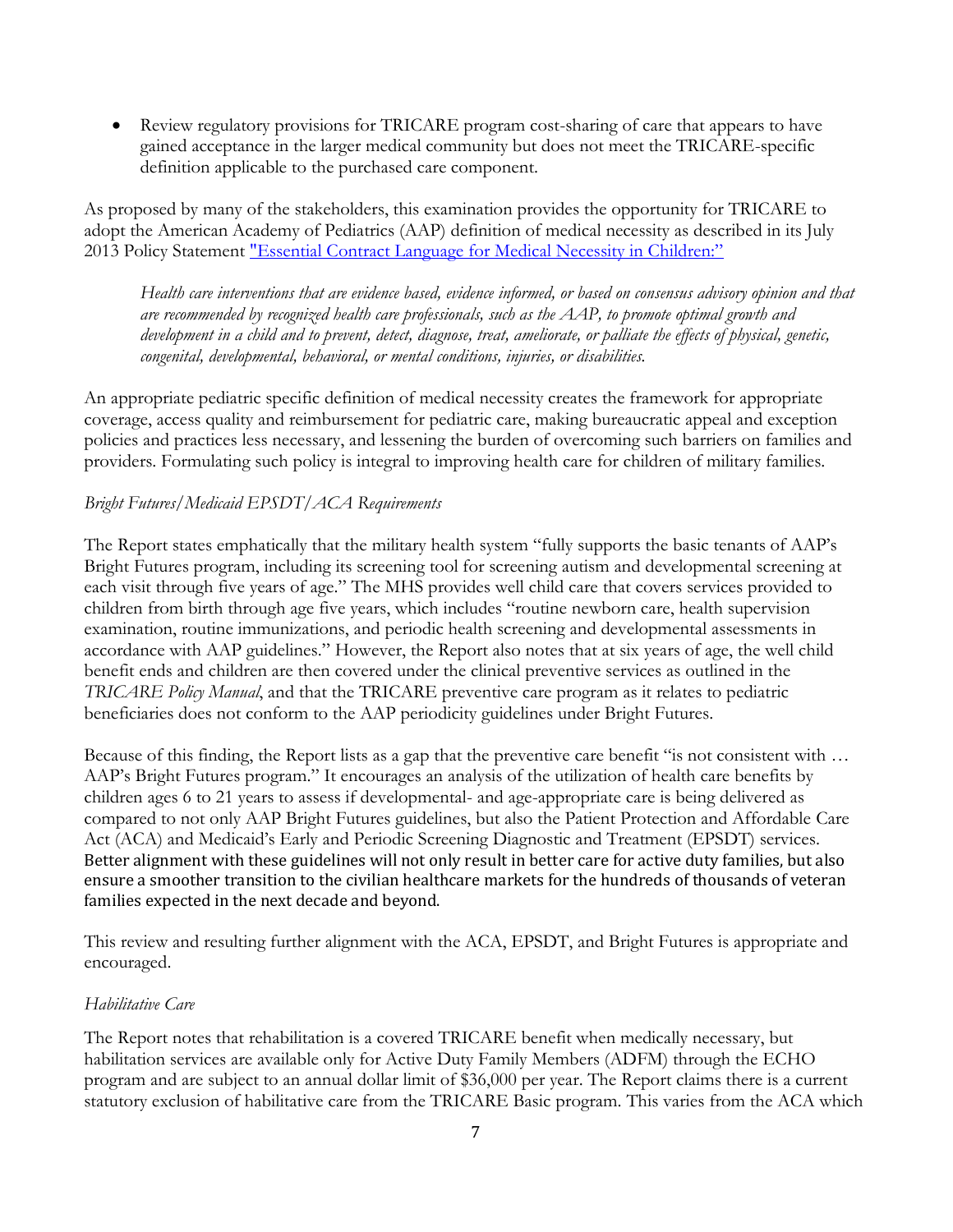recognizes habilitative services and devices as an essential health benefit without lifetime or annual dollar caps on care.

Identifying this lack of habilitative care as a possible gap in coverage, the Report notes that DHA should determine if the current benefit of habilitative care authorized under ECHO only for ADFMs promotes age-appropriate and developmental support for children along with skill attainment and sustainment that is distinct from rehabilitative care, and whether to specifically cover habilitative care under the Basic program.

Habilitative services, provided in order for a person to attain, maintain, or prevent deterioration of a skill or function never learned, are uniquely necessary for children, due to their stages of growth and development. Habilitative services should be covered as a basic health benefit as medically necessary, just as rehabilitation services are covered.

#### *Compounded Medications*

The Report acknowledges that pediatric patients often use compounded medications based on their medical needs and developmental abilities and to increase the palatability of medications. This is well documented. For example, medications commercially manufactured for adults are often packaged in doses too large or too strong to be given to children and must be divided down into smaller doses or diluted, must typically be preservative-free, and often must be converted from solid to liquid for infants who cannot yet eat. However, in November 2013, TRICARE sent beneficiaries notifications that their prescriptions of compounded medications would no longer be covered. TRICARE then suspended implementation of this policy, in response to confusion generated and outcry from the beneficiaries and providers, pending publication and review of a qualifying list of medications by the Food and Drug Administration.

The Report contains a finding that the announced but deferred halt of coverage for compound medications in 2013 "may have negatively affected pediatric beneficiaries." To address this, the Report suggests a review of the usage of compounded medications for pediatric beneficiaries and a review of the impact of the DHA decision on coverage for compounded medications.

This review is warranted and should take into account children's need for specialized pharmaceuticals. There are many instances in which compounded medications are the only safe and effective medications for children. This can be the case for children with chronic disabilities, for those with allergies to commercial additives, or infants and children who cannot tolerate an adult dose, for lifesaving medications that must be specially formulated, and in cases of drug shortages in which medication is not otherwise available. It has been estimated that in a children's hospital as much as 70 percent of the medications dispensed require some type of pharmacy customization. It is vital that TRICARE tailor its regulations to protect all pediatric pharmaceutical usages.

#### *Nutritional Therapy*

The Report identifies a potential gap in the way TRICARE defines and therefore covers nutritional therapy. Medical nutrition is too narrowly defined and counseling and management are only covered as part of diabetic care. The finding is consistent with the broader concern that TRICARE is not keeping pace with current best practices nationally for specialized pediatric care. The TFK Coalition applauds the Report's acknowledgement that TRICARE lacks proper information of numbers and conditions for which medical nutrition management and therapy are necessary. The Report's recommendation that TRICARE determine the extent of use of special metabolic formulas by children with complex metabolic or digestive disease to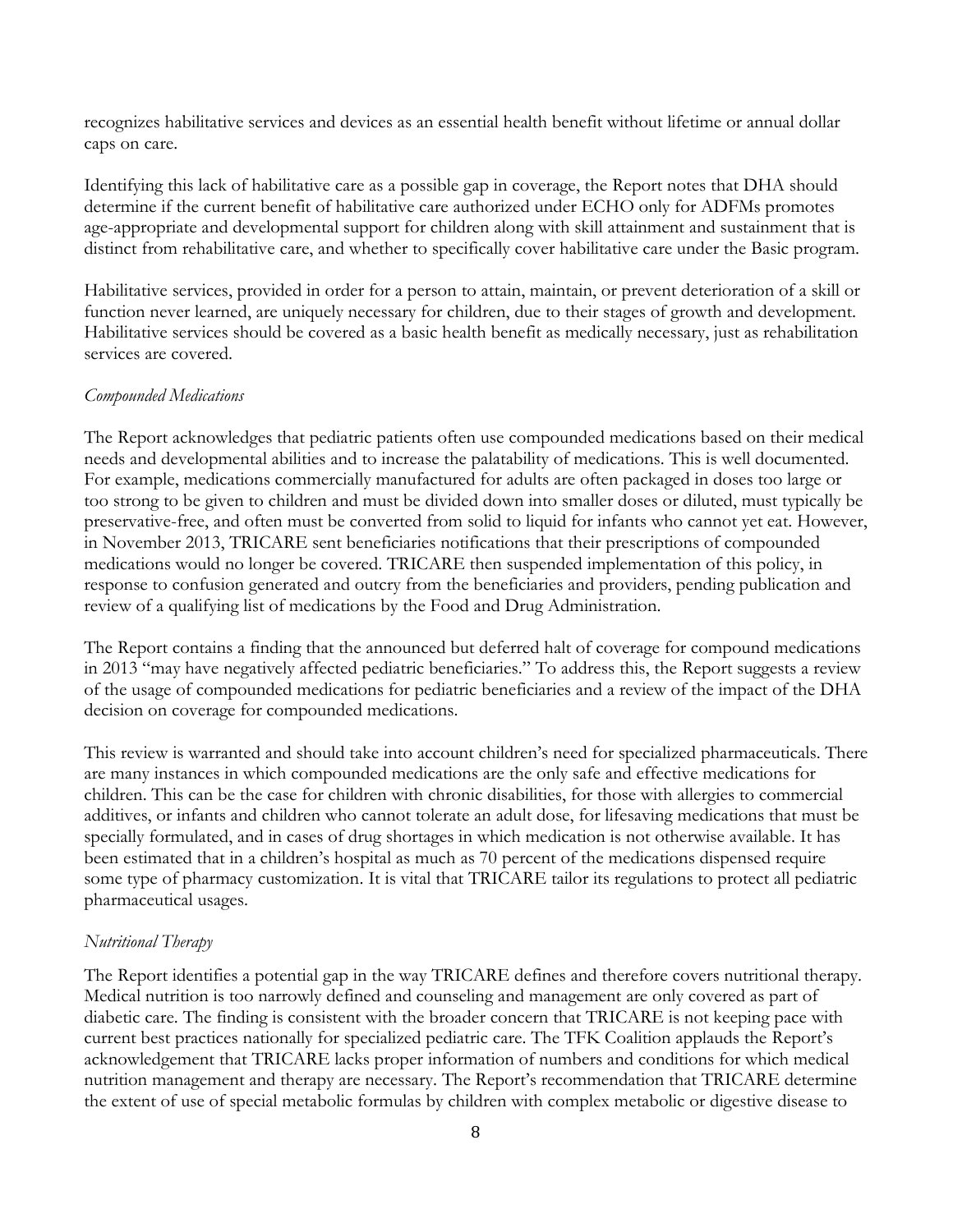maintain essential nutrition and medical food, and assess the benefit of nutritional counseling and management when provided by nutritionists and/or registered dieticians as authorized providers for children with complex medical and metabolic medical conditions, is valid and should be done in consultation with experts in the relevant specialized pediatric care.

# *ABA Therapy*

The TFK Report did not specifically analyze the MHS coverage of applied behavioral analysis (ABA) as a treatment option for children with developmental disabilities. However, the specific coverage of ABA and related therapies has been an evolving front, through the use of demonstration projects and more, moving from an ECHO benefit toward a medical benefit for beneficiaries with autism, as described in the Report. This is in keeping with accepted practices in the broader healthcare system, and an example of a treatment option for which private sector and other government payers are moving more quickly than TRICARE to recognize the medical necessity of behavioral therapies. For example, CMS recently issued an informational bulletin regarding coverage of medically necessary treatment services for children and youth with autism. The bulletin clarifies that medically necessary services, including "behavioral and communication approaches," should be covered under states' EPSDT Medicaid plans. This guidance was intended to clarify existing law and ensure that children with autism receive the "healthcare they need, when they need it." While TRICARE's coverage of behavior intervention services, like ABA, for beneficiaries with autism is evolving, efforts are still needed to provide affordable coverage under the TRICARE Basic program along with all other medical care for all beneficiaries with developmental disabilities, including autism.

# **2. An assessment of access to pediatric health care by dependent children in appropriate settings.**

The Report concludes that the MHS provides adequate access to care in appropriate settings. However, given the limited and largely irrelevant data presented, a more accurate conclusion is the MHS has inadequate data to assess access to pediatric care by dependent children in appropriate settings.

The Report defines adequate access as the ability of the direct and network components to provide sufficient numbers and types of providers to assure that medical services delivered to a covered child will be accessible without unreasonable delay.

Unfortunately, although the Report provides numerous data points, only one measure actually evaluates access: percentage of pediatric encounters with non-network providers. The Report concludes that adequate access is proven since only 7 percent of encounters occur with non-network providers.

While this statistic provides some insight on the ability of the direct care system and TRICARE network to provide adequate access to care, it has limitations. Looking solely at percentage of pediatric encounters with non-network providers assumes that all families who encounter barriers to obtaining care in the direct system and/or network are offered the option of a non-network provider or know that they have the option of insisting on a non-network referral. Feedback from families indicates that it is seldom the case that they are offered non-network referrals. By relying only on this measure, the Report also completely fails to evaluate the timeliness of care or medical care that families forego due to access barriers.

# *What other data does the Report contain that is unrelated to evaluating access to care?*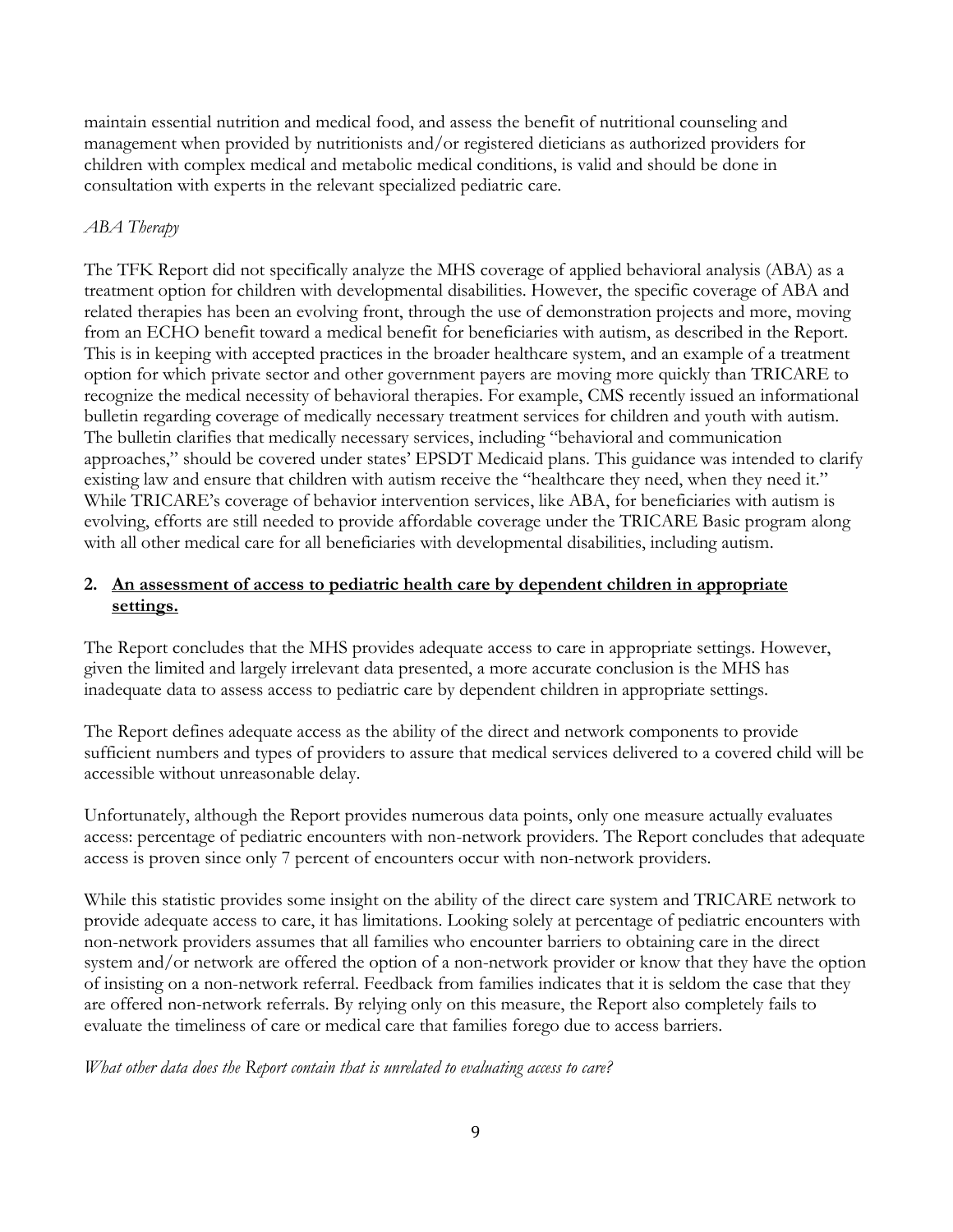The Report includes an outline of TRICARE program regulations regarding access standards as well as the TRICARE Policy for Access to Care providing specific guidance to MTFs on adherence to access standards. However, the Report provides no evaluation of TRICARE's performance against these access standards or to what extent MTFs are complying with the TRICARE Policy for Access to Care. Anecdotal evidence, such as the number of families directed to the emergency room when same day appointments are not available at the MTF, suggests that in many instances access standards are not being met and MTFs are not following the TRICARE Policy for Access to Care.

The Report provides data on pediatric encounters in the following settings: outpatient office visits, emergency room visits, inpatient hospitalizations, and same day surgeries. For each of these settings, the Report provides number of visits, and utilization rates by age group. Examining these data points without relevant civilian benchmarks provides no insight into adequacy of pediatric access to care.

### *What are information gaps in evaluating pediatric access to care?*

The Report identifies the following information gaps:

- Appointment availability
- Wait times for appointments
- Drive times
- Delays due to the referral and authorization process
- Percentage of TRICARE network providers that are functionally available (i.e., not unreachable, duplicate listings, no longer accepting TRICARE or not accepting new patients)

The TFK Coalition concurs; additionally any assessment of adequate access to pediatric care in appropriate settings must include:

- MHS/TRICARE performance against access standards
- MTF compliance rates for TRICARE Policy for Access to Care
- Beneficiary feedback on barriers to access

# **3. An assessment of access to specialty care by dependent children, including care for children with special health care needs.**

The Report states that out of the total of the pediatric population receiving care within the MHS, 19 percent of that care is attributed to pediatric specialty appointments or visits. Out of that proportion, 80 percent of those visits are directly coded (or linked) to specialty pediatric providers (both direct care and purchased care). This information was obtained directly from the MHS data repository. However, there are no means of assessing whether access to care, satisfaction with care, or quality of care issues exist for pediatric specialty care. Annual TRICARE evaluations measure those elements for the general population, but do not break out pediatric care experiences. Pediatric specialty care is an important aspect of military healthcare and should be separately reviewed on an annual basis.

MHS ability to collect and analyze appropriate data with respect to the pediatric population has proven difficult, and at times non-existent. Data deficiencies and difficulties appear to have led to confusion and at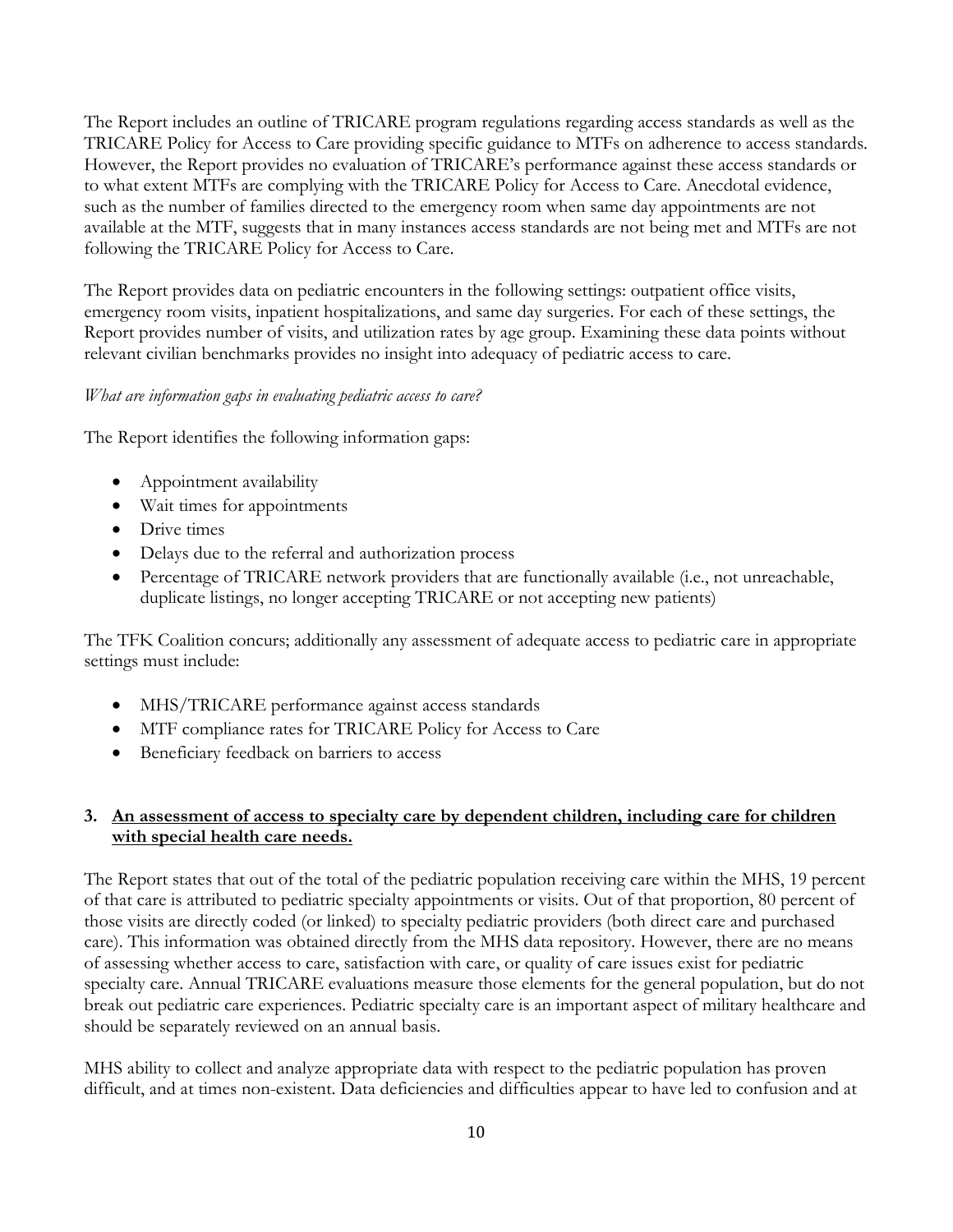times misinterpretation. The Report states, for example, "DoD data show that OB/GYN was the most commonly utilized specialty for beneficiaries age 18 to 21 years." They relate these to female preventative diagnoses and pregnancy. It is further stated that OB-GYN and behavioral health were the two highest proportion specialties in the MHS, and again the 18-21 year olds had the highest rate. Thus, these statements leave the reader to wonder if the demographic data includes all females in that age group, including spouses and active duty females. It is highly unlikely that dependent pediatric beneficiaries are the highest users of OB/GYN services.

### *Behavioral Health*

The TFK Report's evaluation of behavioral and mental health consisted of briefly outlining benefits available and making comparisons that were limited in their usefulness. The Report failed to analyze outdated regulations that comprise artificial barriers, and the lack of up to date best practices such as wrap around care, child and family centered care, and access to specialty behavioral and mental health services, and did not delve into the barriers to access caused by payment rates, internally or externally.

The Report states the second highest specialty utilization rate was for "behavioral health within the ranges of 13 to 17 years, with 0.3 visits per beneficiary, and ages 5 to 12 years and 18 to 21 years, each with 0.2 visits per beneficiary." It goes on to state:

*The MHS behavioral health utilization data are consistent with the Centers for Disease Control and Prevention's National Health and Nutrition Examination Survey (NHANES), which reports that approximately 13 percent of children ages 8 to 15 years had a diagnosable mental disorder. The most common disorder is attentiondeficit/hyperactivity disorder (ADHD) which affects up to 9 percent of this population.*

This statement leads the reader to believe that ADHD is the top reason pediatric beneficiaries seek mental health treatment, which may be incongruent with an earlier statement that notes that mental health (depressive) concerns is the one of the top two reasons for emergency room visits.

For behavioral health, the Report cites the Centers for Disease Control (CDC) and NHANES prevalence data that "13 percent of children ages 8 to 15 years" have a diagnosable mental disorder. By contrast, the Surgeon General estimates that up to 21 percent of children and adolescents have a diagnosable mental or addictive disorder, 11 percent with significant functional impairment and 5 percent with extreme functional impairment. The Report finds it "not surprising" that the utilization of behavioral health care is less than one visit per beneficiary (ages 5 – 21) per year but, again, there is no comparison with non-TRICARE enrolled children and youth. And it seems intentionally confusing to state prevalence data in one form (percentage of population) and utilization in another (as a rate vs. the percentage of youth who accessed services).

Separate from this Report, through a request made by Senator Harkin, the DoD provided the following information:

*Data from FY 2012 indicate that 32,954 of our 1,525,570 Active Duty Family Members (ADFMs) under the age of 21 who are eligible beneficiaries (2.16 percent) received mental health services in our direct care or MTF system, and 93,532 ADFM beneficiaries under 21 years of age (6.13 percent) received mental health services in our purchased care system. Data from FY 2012 also indicate that 7,025 of our 893,914 retiree family members (RFMs) under the age of 21 who are eligible beneficiaries (.79 percent) received mental health services in our direct care system, and 57,003 RFM beneficiaries under 21 (6.38 percent) received mental health services in our purchased care system.*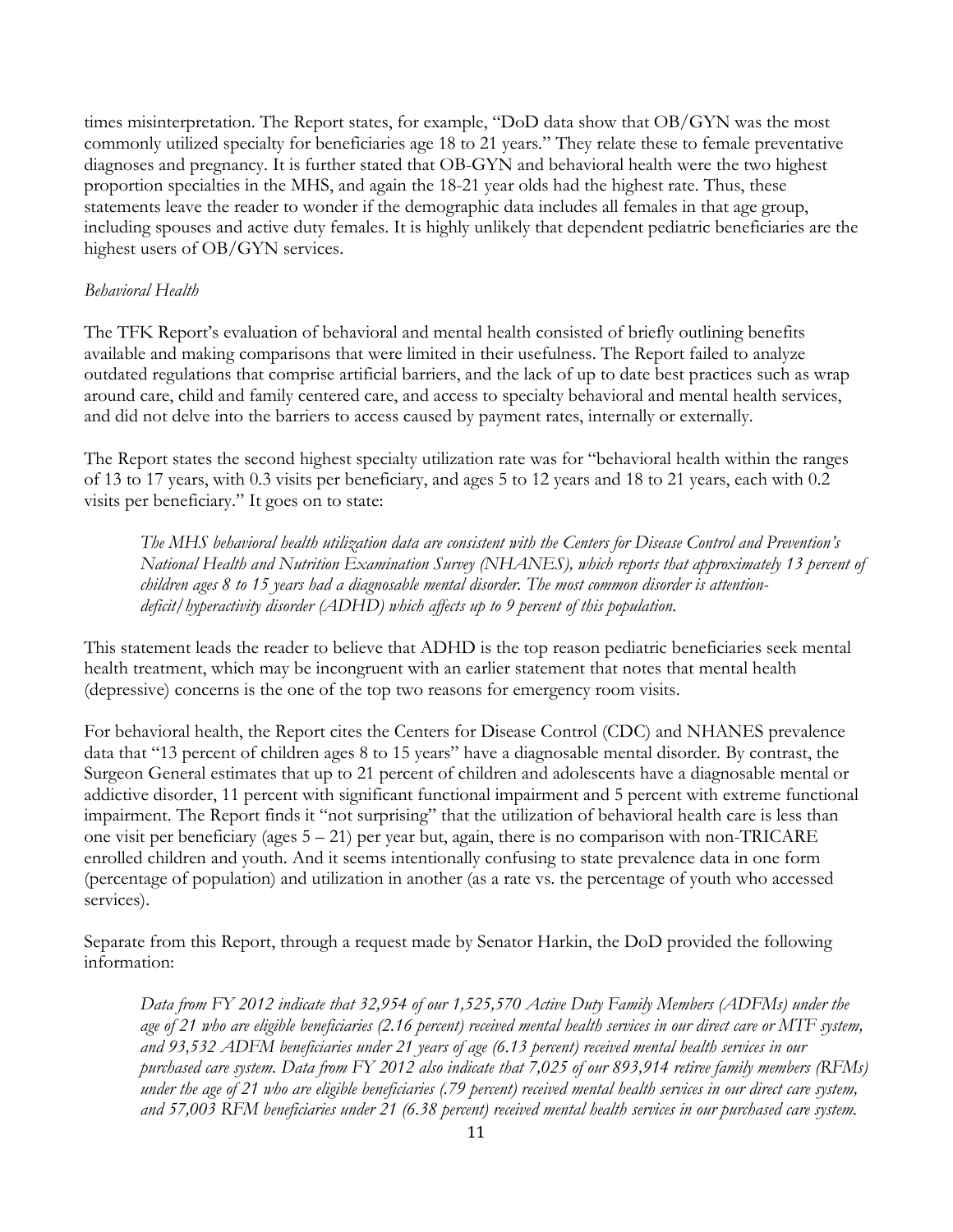Particularly without knowing the types or number of mental health services received, it appears that utilization of mental health services is below what would be expected based on national prevalence estimates.

While the Report concedes that TRICARE standards are not consistent with current best practice nationally, i.e., definition of medical necessity, coverage of preventive services, timely adoption of "emerging technology," it does not acknowledge just how antiquated mental health services, in particular, are. Intensive outpatient services are not covered at all, and it is not clear whether in-home services are covered under the outpatient benefit. The regulations for psychiatric residential treatment centers (RTCs) were last updated in 1995, and we believe the certification standards date to 1989 – even at that time far exceeding requirements of state licensing agencies and the three national accrediting organizations (Joint Commission, Commission on Accreditation (COA), and Commission on Accreditation of Rehabilitation Facilities (CARF)). TRICARE requires RTCs to be accredited by the Joint Commission (vs. Medicaid which allows accreditation by any of the three entities), and also requires separate certification by a national contractor to ensure compliance with TRICARE's standards. The TRICARE standards do not result in higher quality or safer care, but do result in keeping licensed, accredited, willing providers out of the network by their imposition of overly burdensome standards, an institutional treatment environment, a lengthy and expensive application process, and the requirement that all children and adolescents in the same residential unit as a TRICARE beneficiary receive the same level of care, regardless of who is paying for their care or what their treatment standards may be.

The review undertaken for the TFK Report apparently did not include review and findings of previous DOD beneficiary surveys and reports. The [2007 An Achievable Vision: Report](http://archive.org/stream/AnAchievableVisionReportOfTheDepartmentOfDefenseTaskForceOnMental) of the Department of [Defense Task Force on Mental Health](http://archive.org/stream/AnAchievableVisionReportOfTheDepartmentOfDefenseTaskForceOnMental) includes many observations about inadequate access to children's behavioral health services, which are informative and relevant to this analysis such as:

- The stressors inherent in military life make basic mental health services as important and timesensitive as basic health care. Currently, TRICARE access standards consider basic mental health care in the same category as medical specialty referrals. Under this standard, initial mental health appointments can be significantly delayed. Basic mental health care should be considered comparable to primary health care. Non-emergent mental health symptoms and disorders must be seen as quickly as non-emergent medical problems.
- Intensive outpatient treatment programs have been adopted as a standard practice in the private sector and the Veterans' Health Administration. TRICARE, however, does not reimburse for this care, requiring instead that patients be referred to more expensive residential or inpatient care, which is often situated farther from where they live.
- Children have particularly constrained access to treatment services, especially adolescents with substance abuse problems, who are often best treated through intensive outpatient or partial hospitalization services. Outpatient and partial hospitalization treatment for substance abuse are virtually non-existent in many geographic regions, requiring families to send their children two to four states away for inpatient treatment, which is more expensive and not clinically indicated.
- Specialized mental health care for children and adolescents appears to be in particularly short supply. It is not unusual for a parent to report waiting six to nine months for an initial child psychiatry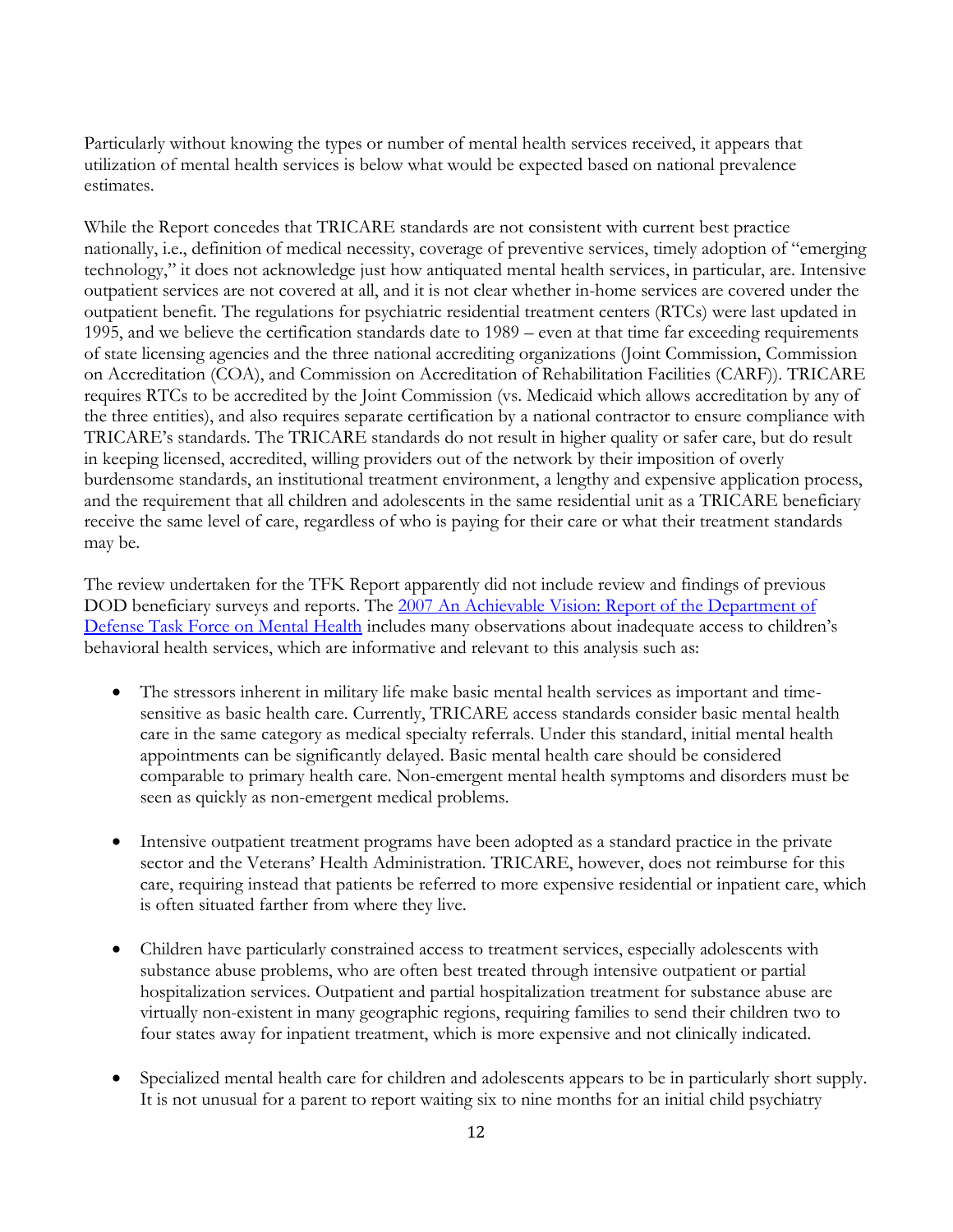outpatient appointment or for providers to report that children had to be sent to another state for inpatient treatment.

- TRICARE officials acknowledged much of what the Task Force repeatedly heard: Accessing residential treatment services for children and adolescents is especially problematic. Relatively few residential treatment centers are willing to become TRICARE providers because TRICARE regulations require an additional certification by a national contractor above the community norm of accreditation by Joint Commission, COA or CARF. TRICARE should accept accreditation of residential treatment facilities for children by any nationally-recognized accrediting body, as is the norm in the civilian sector.
- Service members and family members who rely on the TRICARE network have less access to care than TRICARE network provider lists suggest because the lists of mental health professionals are routinely populated by providers who are not accepting TRICARE patients. It is not unusual for a family member to be given a list of names and phone numbers for 30 to 100 community therapists, only to find that those providers are not currently accepting TRICARE patients, or that the first available appointment is too far in the future. In one instance, a mental health professional at the MTF called over 100 listed mental health providers and found only three who would accept new TRICARE referrals. Commonly, family members report that they give up after the tenth or eleventh call.
- In the recent survey of TRICARE civilian providers, low reimbursement was the most-cited reason for not taking TRICARE patients. TRICARE has the option of adjusting rates for specific provider categories and services to correct for serious access problems. The option has not been used for any mental health services.
- Clinical social workers and clinical psychologists hired to work in military treatment facilities are not classified in the "Medical Career Group" for pay purposes. Other health professionals such as optometrists, pharmacists and speech pathologists are in the Medical Career Group, where the maximum pay is about \$15,000/year higher than for clinical social workers and clinical psychologists.
- Although some MTFs provide psychological health care to all beneficiaries, most offer treatment only to active duty service members. This gap is especially problematic because many family members prefer to be served by uniformed providers who understand military life, or need to be served by the MTF because the installation is located in a rural area where there are few alternatives in the community.
- There is an inadequate number of providers. A thorough review of available staffing data and findings from site visits by the Task Force to 38 military installations around the world clearly established that current mental health staff are unable to provide services to active members and their families in a timely manner, and do not have sufficient resources to provide newer evidencebased interventions in the manner prescribed.
- The current allocation system is problematic. For example, suppressed demand is not tracked. The system is built on a model of narrowly-defined, billable mental health services.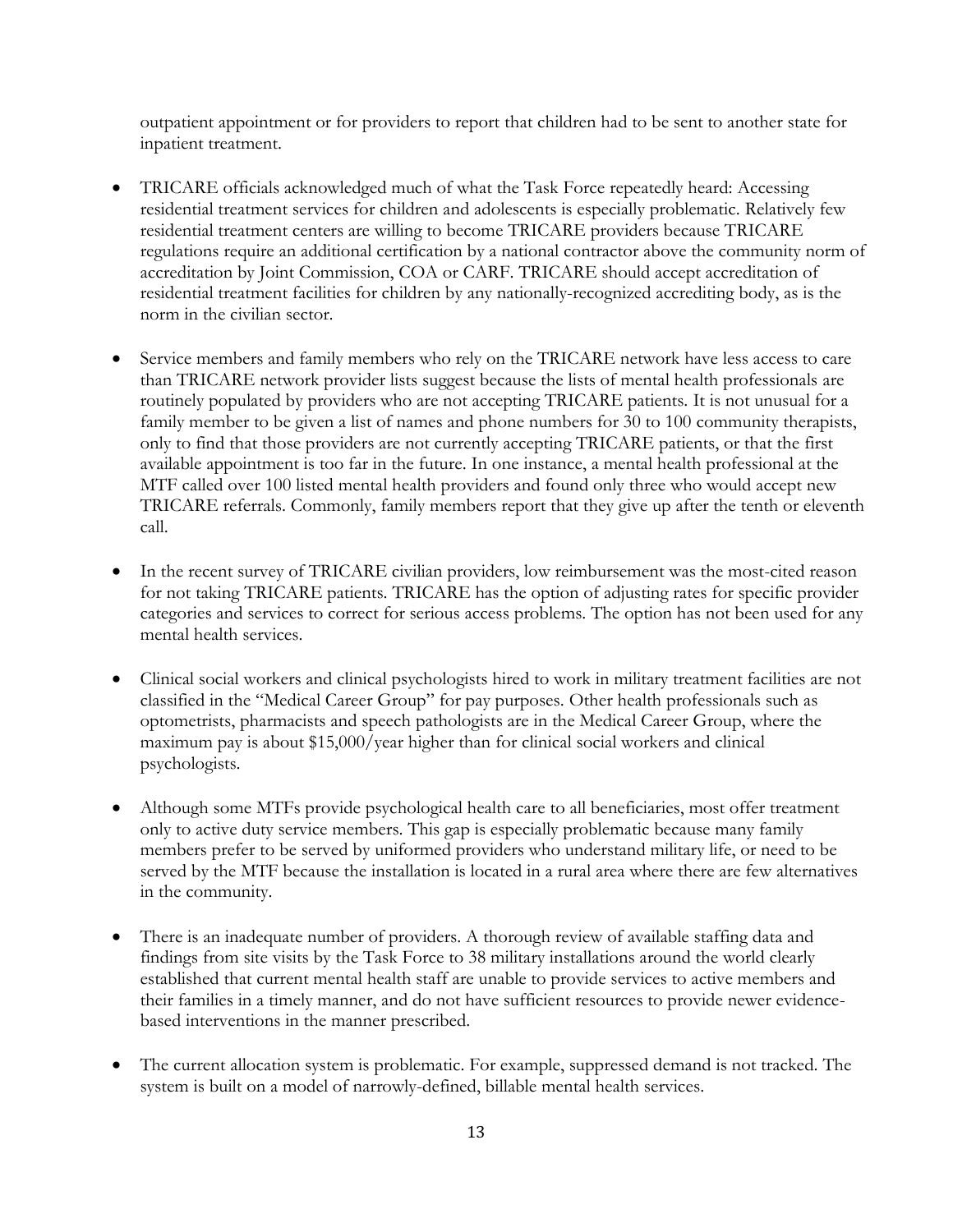The "Achievable Vision" report concluded that the TRICARE mental health system was inadequate and effectively limits care through a system that is inconvenient and cumbersome, similar to much of the feedback provided to the DoD for the TFK Report, yet most of the issues raised in either forum remain unaddressed.

Data provided by the DHA in other forums, but not cited in the report demonstrates that "mood disorders" is by far the top pediatric diagnosis (other than live births) in the MHS, in terms of both volume and cost. In light of this sobering statistic, it is difficult to discern why the Report did not actually analyze current provision of behavioral health services, concerns raised by stakeholders for consideration in the review such as the need to modernize mental health service provision to embrace best practices including wrap around care, child and family centered care, IOPs, consistent access to specialty care, care in the least restrictive setting appropriate, and collaborative and innovative ways to access that care.

For example, telepsychiatry and similar specialty services could be contracted with pediatric specialists and thereby provide more consistent access to quality specialty behavioral health programming and clinics such as those based in children's hospitals.

The TFK Coalition urges additional and timely action in furtherance of improving behavioral health coverage, access and quality of care for military children appropriate to their needs.

### *Definition of Children with Special Health Care Needs*

Recognizing inconsistencies within all the data and programs throughout the military health system, the Report suggests that the DoD should adopt an enterprise-wide definition of "child with special needs" particularly the National Institute of Child Health and Human Development definition of children and youth with special health care needs (CYSHCN). The Coalition concurs.

# **4. A comprehensive review and analysis of reimbursement under the TRICARE program for pediatric care.**

The Report found that the MHS payment for pediatric care is "adequate to meet the needs of the pediatric population." According to the Report, "specific TRICARE accommodations and additional payment groupings accurately reflect the cost and payments involved in providing the specialty care and services for children with special health care needs and chronic health conditions." Yet stakeholders provided specific examples for which this is not the case. The instances identified in recommendations for which coverage is ostensibly provided, but the reimbursement rate does include the value of the services, were noted in the Report but not detailed. Similarly, the Report did not address the overarching concern that its payment policies and practices adopted from Medicare, a system created for senior adults, does not always work well for pediatric care and care settings.

The Report states:

*Advocacy groups (AAP and Children's Hospital Association) have provided opinions related to TRICARE reimbursement practices and policies. Children's Hospital Association recommends that TRICARE adopt flexible payment policies that allow providers to make the best care decisions for the child. AAP recommends that TRICARE review rates for pediatric care and eliminate or modify the ability of regional contractors to require providers to provide a "discount" from the CMAC.* **The MHS remains committed to modification**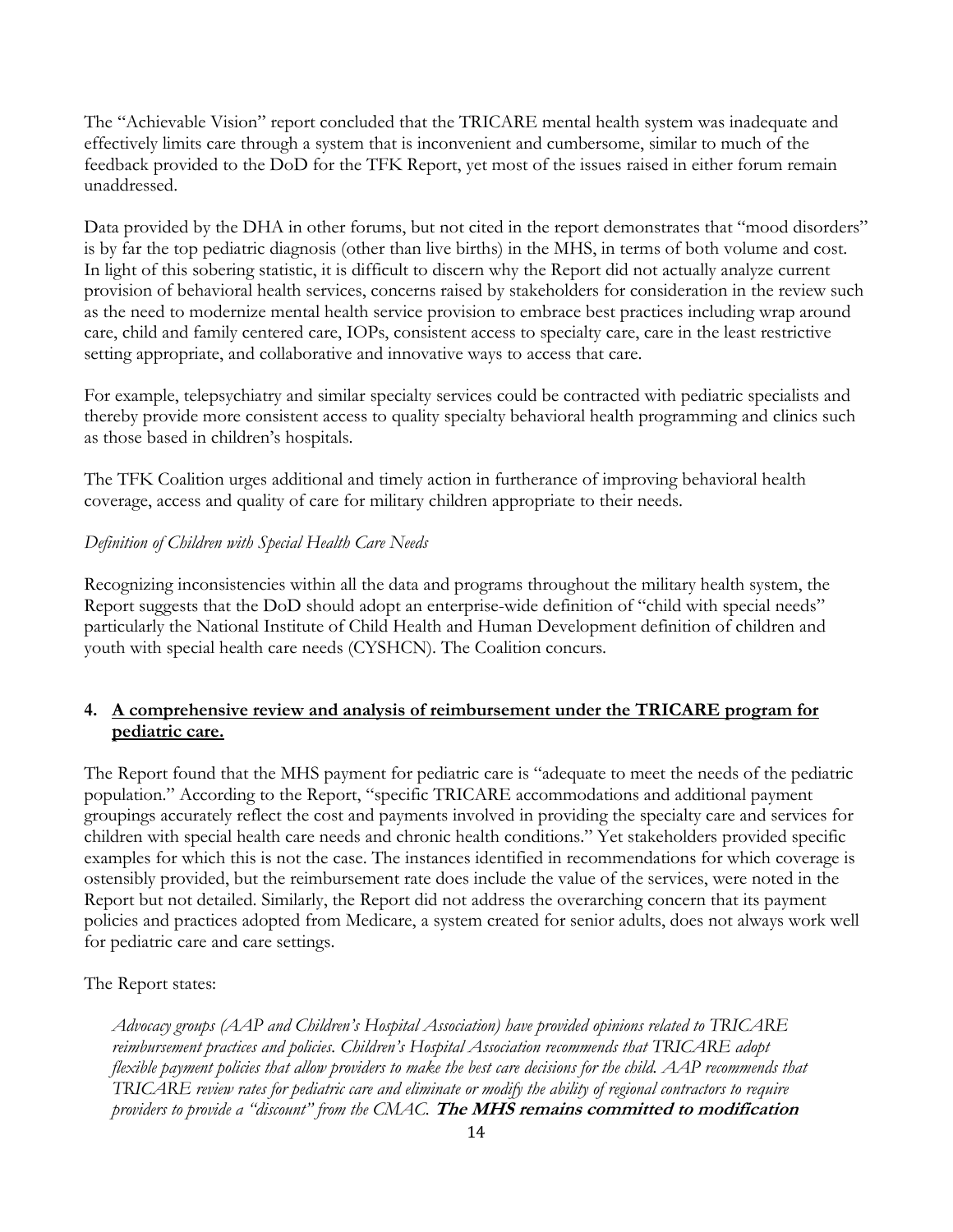### **of and/or exemptions to existing reimbursement systems, both inpatient and outpatient, consistent with statutory requirements, to continue to ensure access to quality pediatric care for military families."**

Yet, again, many of the issues identified have been on the table for some time (for example, amending the Medicare based "inpatient only" list for pediatrics has been in the queue for more than five years; requested inclusion of the value of a heart valve device implanted during surgery in the reimbursement amount for the corresponding surgery has been ongoing three years) and stakeholders have seen no action to corroborate this statement.

The Report's stated commitment to flexibility and exceptions for pediatrics is useful going forward in advocating to improve payment rates for pediatric services. However, these areas could and should be addressed internally in a swift and timely manner, in keeping with the DHA's stated goal of more quickly assessing and understanding pediatric use of emerging technology, and focus on child/patient centered care and outcomes. As recommended, a pediatric physician/clinical/payment advisory group/s would be a helpful tool for DHA in this regard.

# **5. An assessment of the adequacy of the ECHO Program in meeting the needs of dependent children with extraordinary health care needs.**

The Report explained the Extended Care Health Option (ECHO) program but failed to answer whether it is adequate. DHA relied on statistics and previous [reports](http://tricare.mil/tma/congressionalinformation/downloads/ExpansionEvaluationEffectivenessTRICAREProgramECHO.pdf) for its determination, which were inappropriate for the congressionally directed question of adequacy. The Report's newly published numbers of total ECHOenrolled children (13,635 in 2012) indicate how DoD regulatory schemes and implementation have negatively impacted those who would be expected to participate in the program [\(closer to 100k\)](http://www.mchb.hrsa.gov/cshcn0910). A recent West Virginia University study on "Medicaid and Military Families with Children with Special Healthcare [Needs: Accessing Medicaid and Waiver](http://www.militaryonesource.mil/12038/MOS/EFMP/EFMP_MedicaidReport.pdf)ed Services", confirmed the concern of under participation, stating: "Specifically, there is a concern that the TRICARE ECHO may be falling short in reaching those families that are both eligible for the option and are in most in need of its services."

Importantly, the study also concluded:

*[Medicaid] is structurally incompatible with the needs of active duty military families. There is simply too much variation across state Medicaid systems to ensure that military families moving across state lines will have access to needed services and programs. We also found a lack of capacity within military family support and medical case management to effectively assist families in their efforts to access Medicaid. There are nodes of expertise within the military health and family support systems, but these are neither coordinated nor systematic. True organizational capacity and institutional memory is lacking.*

It is for these reasons that ECHO plays such an integral role for military children with special healthcare needs and must be reformed to function appropriately.

ECHO (created in 2005) is a reincarnation of another program, called the Program for Persons with Disabilities (created in 1997), which replaced another, the Program for the Handicapped (created in 1966). These long standing programs have evolved significantly, while the *underlying rationale* has remained the same; "to assist in the reduction of the disabling effects" of the dependent's qualifying condition due to "(1) the high cost of caring for seriously disabled family members and (2) the limited access to care for many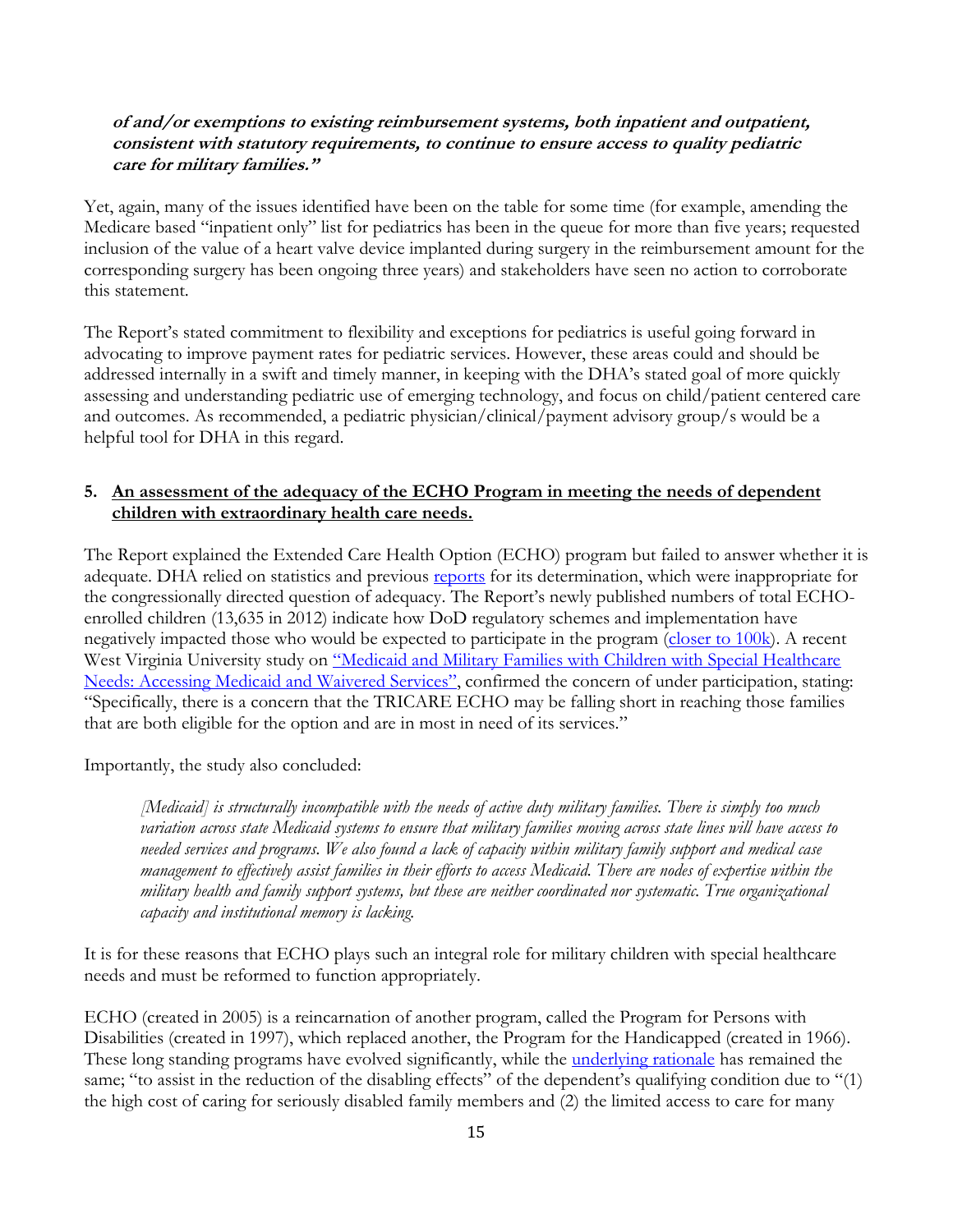specialized services because of long waiting lists for public services and state and/or local eligibility restrictions (such as residency requirements), which adversely affect military personnel."

These eligibility restrictions and waiting lists for military families still exist, hence the need to ensure that military children are not inappropriately penalized for the service of their parents in the military. Because of the broad latitude DHA has in the [implementation of the ECHO program,](https://www.dropbox.com/s/8yhnwft3nmnifok/ECHO%20Analysis%2030%20Oct%202013.pdf) it is also responsible for ensuring its adequacy. As part of determining adequacy, DHA officials should work with parents, beneficiaries, and advocacy groups to:

- Examine ECHO regulations versus outcomes, to include metrics to discern whether or not ECHO is meeting its primary goal, assisting "in the reduction of the disabling effects."
- Compare the benefits provided by a "typical" Medicaid waiver (or other "state resources"…for which the ECHO program is supposed to be a substitute) to the benefits provide by the ECHO program.
- Ensure ECHO policies are person-driven, inclusive, effective and accountable, sustainable and efficient, coordinated and transparent, and culturally competent; consistent with CMS standards for [community based supports.](http://www.medicaid.gov/MEdicaid-CHIP-PRogram_Information/By-Topics/Long-Term-Services-And-Supports/Long-Term-Service-And-Supports.html)

# **6. An assessment of the adequacy of care management for dependent children with special health care needs.**

While the Report states that case management and care management are integral to patient care for children with special health care needs, it also acknowledges that better data is needed on best practices, optimal patient/care manager ratios, and outcomes.

The Report also states that coordination of case management is more complex when the beneficiary receives segments of his or her medical care in the direct care component (MTFs) and other care in the purchased care components (non-MTFs). Thus, one of the gaps identified in care management is that there is "no clear inter-care collaborative process for direct care, purchased care, and related supports to address medical and non-medical complex beneficiary needs." In addition, TRICARE regional offices also reported that data is not available to review ECHO beneficiaries and case manager ratios and clinical outcomes.

To address these issues, the Report suggests that DoD consider conducting a collaborative review to establish a formal "family-focused process" to evaluate the adequacy of care and case management in meeting complex individual health needs and promoting quality cost-effective outcomes. It also suggests developing a formal collaborative process in and between direct and purchased care to define and review outcomes for appropriate care/case management of pediatric beneficiaries and their families. To boost data collection, the Report also suggests DHA consider developing outcome/efficacy metrics for the impact of case management in direct and purchased care for beneficiaries with significant medical/behavioral health issues.

Families have expressed frustration asking: "When will these processes be created? Moreover, how will they be adopted and implemented?" With current data and utilization constraints, the assessment of care management for dependent children with special health care needs cannot be fully answered.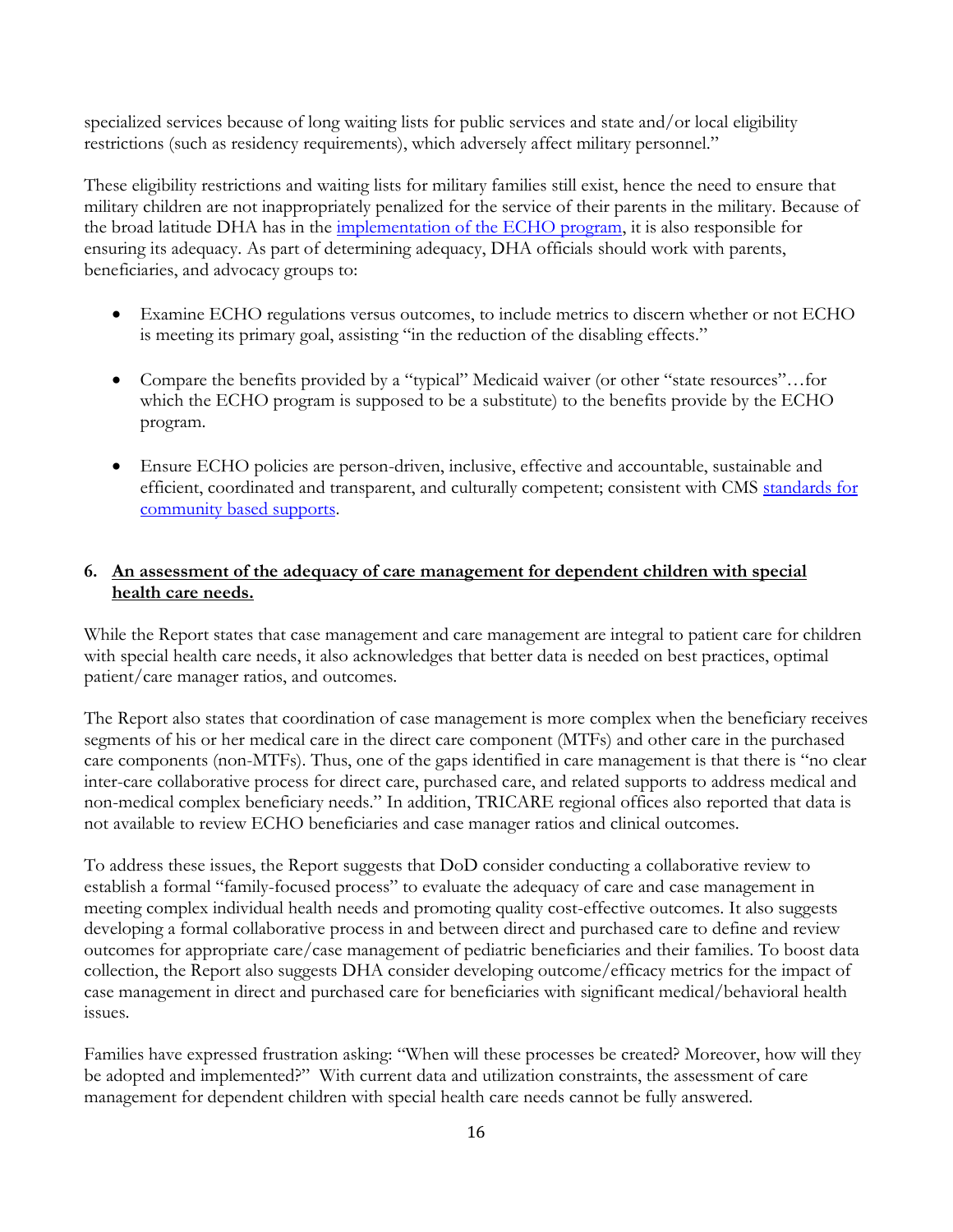The Coalition concurs with the gaps identified, and urges the DoD to refrain from reinventing the wheel in this area and rather, encourages work with providers and groups such as children's hospitals, with expertise and experience in this area and the related element #8 below, as recommended and outlined in various comments provided by stakeholders in preparation for this Report.

# **7. An assessment of the support provided through other Department of Defense or military department programs and policies that support the physical and behavioral health of dependent children, including children with special health care needs.**

The Report concludes that the DoD and the Military Departments (Army, Air Force, Navy and Marines) provide appropriate programs to support the physical and behavioral health of dependent children, including children with special health care needs. This includes programs like DoD's Morale, Welfare and Recreation Service (MWR), Total Force Fitness (TFF), Warfighter and Family Services, the Military Department's Family Advocacy Program (FAP) and the FAP's New Parent Support Program (NPSP). The Report also discussed the Army's Child and Family Assistance Centers (CAFACs) and School Behavioral Health (SBH) Programs, the Navy's Respite program, and the Air Force's Exceptional Family member Program (EFMP)-Family Support.

Despite these efforts, the Report identifies a gap in these programs because there are no formal criteria for outcomes or program-effectiveness measures in many of these DoD or Military Department programs. Thus, the Report suggests that the DoD consider developing a common core of programs/benefits that support families available at all installations with criteria for evaluating effectiveness of programs and outcomes. This finding isn't new, and the lack of transparency continues to negatively impact the understanding of how DoD intends to rectify this issue. In 2012, in a briefing to the Military Family [Readiness Council,](http://www.militaryonesource.mil/12038/MOS/MFRC/Sept-2012-MFRC-signed-minutes.pdf) OSD noted that a review of 179 military family programs was ongoing, part of a five year initiative to ensure that all family programs have program evaluation. In 2012, of the 179, only 25 percent were reported to have outcome based data or recently undergone internal or external outcome evaluations.

The Report also finds that there is no "single point of contact" for families to obtain assistance in evaluating the most appropriate medical, community, and Military Department programs to meet their needs. As such, the Report suggests the consideration of the establishment of a "one-stop-shopping system" to support families in evaluating the multitude of services available to meet their needs.

The Report states that children with special needs have access to a broad range of innovative and strategic programs and services through TRICARE and the DoD. Programs include: MWR, Warfighter and Family Services, FAP, and NPSP. Each service branch also offers programs to support military families, including Child and Family Assistance Centers (operational at only 5 Army installations), School Behavioral Health Programs (operational at only 8 Army installations), Navy Respite Program (for qualified EFM Categories 4- 5), Adolescent Substance Abuse Counseling Service Program, Air Force Respite Child Care, EFMP Family Support Coordinators, and Healthy Habits Clinic.

Regarding the special needs population, the need to assess support programs is not new either. The Senate Armed Services Committee, in its Report No. 111-201, page 137, (accompanying the 2011 NDAA) requested that the Secretary of Defense provide a report on the access to appropriate facilities, services, and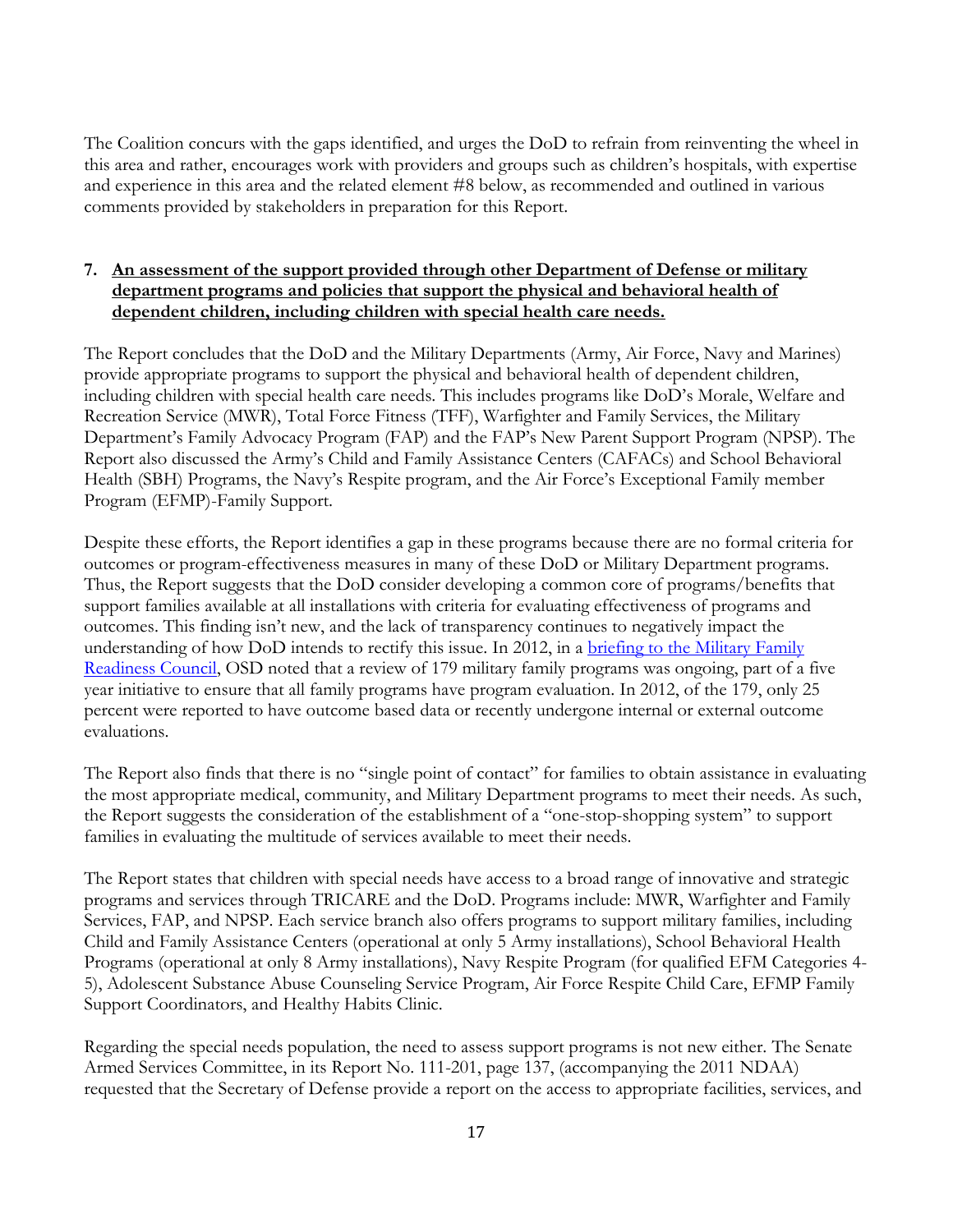support for military families with dependent children with special needs, almost the same exact question asked here two years later. The GAO was also tasked with evaluating this issue in the same Senate report.

The DoD answer to the 2011 Senate NDAA directive was not much more than an [informational booklet,](http://www.dod.mil/pubs/foi/administration_and_management/other/11_F_1359_Response_toSenate_Armed_Services_Committee_Report_111_201.pdf) while the GAO reports were significantly more robust in their analysis.

According to the 2012 report by the GAO titled ["Better Oversight Needed to Improve Services for](http://www.gao.gov/productsGAO-12-680)  [Children with Special Needs"](http://www.gao.gov/productsGAO-12-680), there are no Department-wide benchmarks to set standards for the Services' EFM programs. As a result, the Department is unable to assess the effectiveness of the branches' EFM programs and ensure that improvements are made when needed. The TFK Report's findings did not cite, but concur with the GAO conclusions reached two years earlier; leading stakeholders to conclude no improvements have been made.

The January 2013 GAO report titled "Department of Defense Policies on Accommodating Children with [Special Needs in Child Care Programs"](http://www.gao.gov/products/GAU-13-165R) related that "DOD does not centrally collect or maintain data on accommodation decisions; instead they are kept at the installation level…Further, the services have different definitions of special needs, although officials told us DOD is working on a standard definition." Again, the TFK Report made a similar finding, with no progress one and a half years later.

In addition, at the Military Family Readiness Council, May 2013 meeting, the DoD Office of Special Needs (OSN), [informed the committee](http://www.dropbox.com/20pfodr0nvgikmd/EFMP%20Standardizatoin%20Brief%20June%202014.pdf) that standardization processes for EFMP, which would identify potential improvement and standardization across EFMP processes, policies, and IT systems, would take place in summer of 2013. Over a year later, at a June Military Family Readiness Council meeting, OSN briefed that standardization is still a work in progress. Similarly, the 2010 NDAA dictated that the OSN shall "develop and implement a comprehensive policy on support for military families with special needs." Four years since establishment of the OSN by the Congress, families are still waiting for the most basic policies and processes to be implemented.

Regarding the adequacy of the EFMP program, an important document was finally finished after four years of consideration; the **EFMP Benchmark Study** conducted by Cornell and the University of Kansas. According to the report, "This study was designed to provide additional information through a policy review, practice review (literature analysis and interviews), and a current needs assessment as part of the foundation for developing an effective family support policy across OSN and the four Military Services." Notably, it concludes "[m]any of the findings in this report corroborate the findings of other studies." Some of the key findings:

- Of the military family support programs that provided feedback, EFMP family support coordinators had caseloads ranging from 225 to over 300 families per case manager. This kind of intensive caseload severely limits family support to only information and resource referral, thus not adhering to the job description of the EFMP Family Support coordinators outlined by the report.
- EFMP family support services personnel confirmed that amount of EFMP families has often strained both their family support resources and the medical and educational resources in their geographic area to the limit.
- EFMP Families (and EFMP family support personnel) report that they are rarely able to access programs such as Child Youth Services (CYS), if their child or teen has any significant medical,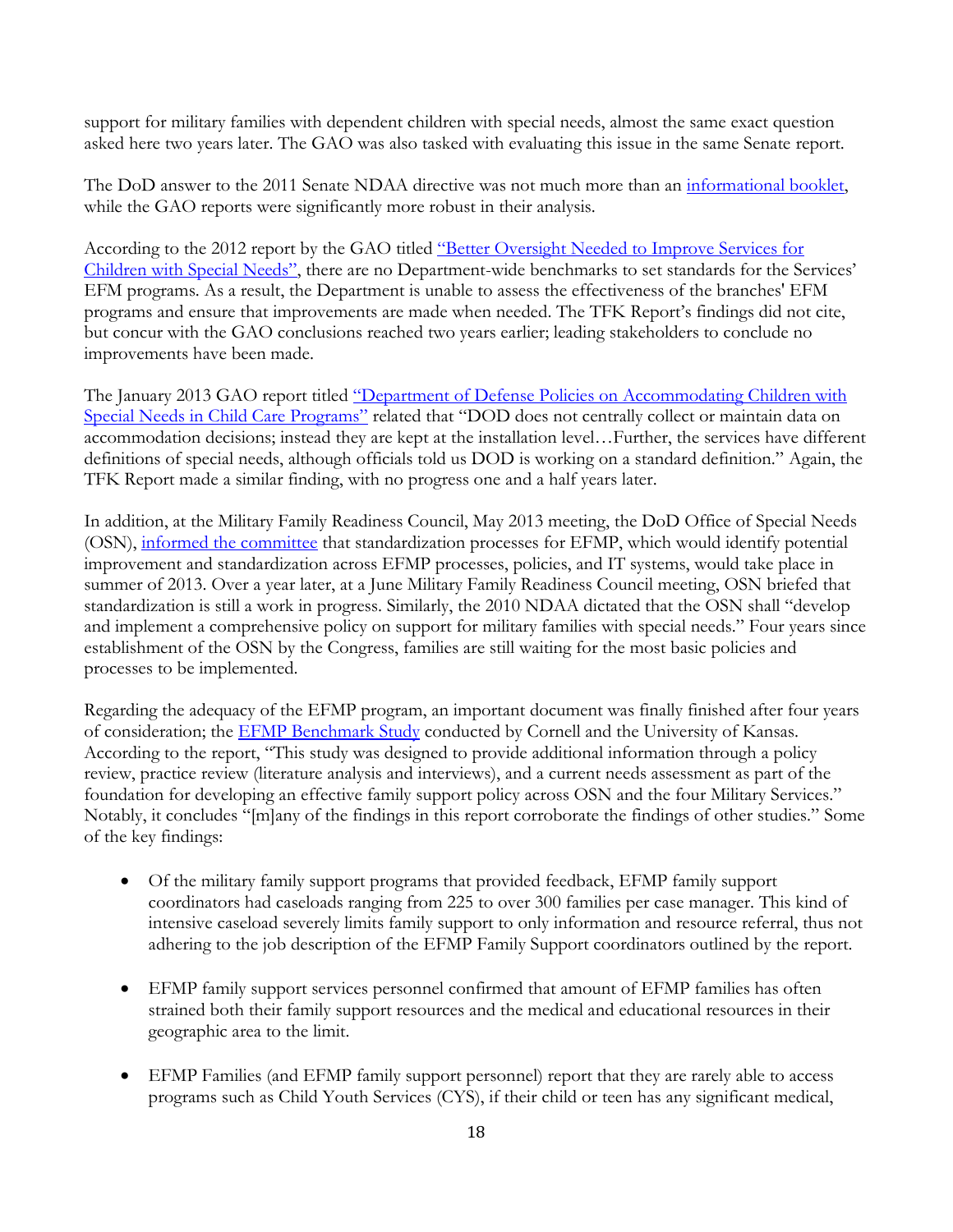educational or behavioral issues. From insufficient training and child/staff ratios, CYS programs are unable to provide sufficient access to children with special health needs to these programs.

- A lengthy and complicated, nonstandardized paperwork process for families must be completed for each DoD or military department program to determine if they can support the child with special health care needs.
- EFMP personnel reported that the respite care waiting lists remain a frustration for them. They agree with families that sometimes there is a second issue besides that of adequate supply: a lack of transparency around eligibility requirements. Guidelines are interpreted and implemented at different locations, and not always consistently applied.
- According to the study, "The goal and intent of the Navy EFMP Respite Care Program is to operate at a status of less than 90-day average for placement." This program, while extremely beneficial, has current waiting lists that greatly exceed the goal. According to the ASYMCA of San Diego, the contractor for Navy EFMP Respite, the average waiting list for a qualified family is over six months.

Although available, no references to this information or most of the reports or briefings referenced above, were included in the TFK Report.

In conclusion, practices across DoD and military department programs and policies that support the physical and behavioral health of dependent children, including children with special health care needs vary from one military service to the next. There is little standardized training, requirements, or responsibilities, and again, insufficient data to check for effectiveness. EFMP Family Support Personnel are inundated with heavy caseloads, and family support is being outsourced to grassroots organizations such as the Military Special Needs Network, Specialized Training of Military Parents (STOMP), and American Military Families Autism Support.

The TFK Report reaches many of these same conclusions. The Coalition urges timely and transparent action in order to standardize, reform, measure outcomes, and communicate available supports and services consistent with the intent of the programs.

# **8. Mechanisms for linking dependent children with special health care needs with State and local community resources, including children's hospitals and providers of pediatric specialty care.**

The Report notes that formal and informal networks link dependent children with State and local resources including children's hospitals and providers of specialty care. However, the Report also notes that "levels of communication and collaboration among the programs and services needs to be assessed."

The Report identifies as a gap whether there exists a consistent process of communication and collaboration between nonclinical and clinical providers to "plan, facilitate, coordinate, advocate, and evaluate the most supportive networks to meet family needs." The Report then suggests that a future study may be needed to "develop and test consistent processes of communication and collaboration between nonclinical and clinical support for the family's network of needs."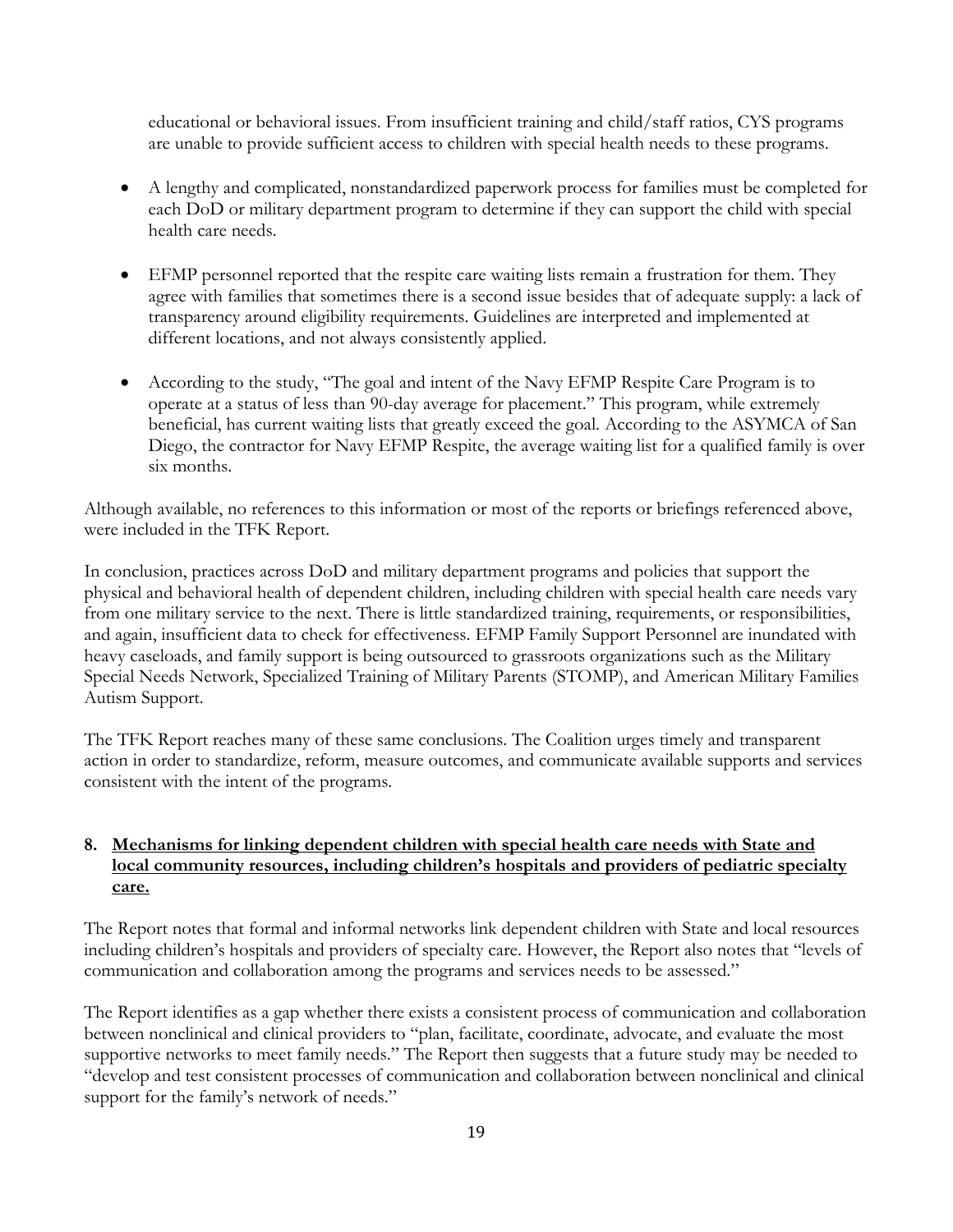As reported in the EFMP Benchmark Study, above, installation, medical, educational, state and federal resources vary widely from location to location both in terms of availability as well as determination of eligibility and organizational guidelines. Services are described as rarely equivalent or comparable primarily due to differing installation procedures and guidelines; different state and federal rules, eligibility, and waiting lists.

Significant uncertainty about what families can reasonably expect from agencies in terms of resources and services is created when eligibility rules change or are misinterpreted, when eligibility differs from one installation to the next, when there are fluctuations for funding of services, or significant qualitative differences exist among providers.

Unfortunately, there is no "one-stop shopping" to address the needs of military families. Inexperienced families usually have to figure most of this out for themselves. This process is intensive in both time and labor. However, the Department of Health and Human Services funds Family to Family Health Information Centers (F2F-HICs) in every state and the District of Columbia to assist families of children and youth with special health care needs (CYSHCN) and the professionals who serve them. F2F HICs provide support, information, resources, and training around health issues and are uniquely able to help families because they are staffed by family members with first-hand experience navigating the maze of health care services and programs for CYSHCN. Many of the F2F-HICs already work with military families, but DoD should widely disseminate [information about the F2F-HICs.](http://www.fv-ncfpp.org/f2fhic/)

Additionally, civilian sector organizations are highly engaged in activity that would be informative to this endeavor and element #6 above. For example, children's hospitals are working toward networks of complex care coordination and management across the country that integrate clinical, non-clinical, hospital based and community based, medical and support services to more effectively and efficiently serve families of children with complex health needs. Collaboration, contracting, and/or otherwise establishing demonstration project centers are all options for addressing this gap and achieving the goal of comprehensive, supportive networks to meet family needs.

# **9. Strategies to mitigate the impact of frequent relocations related to military service on the continuity of health care services for dependent children, including children with special health and behavioral health care needs.**

According to the Report, the Military Departments offer comprehensive support programs to consider family member's medical and educational needs during the assignment coordination process. The Report discusses the programs designed to provide for stabilization or continuation at a specific location for unique family members with special needs. However, it also finds that transfers between regions can result in disruptions of care, especially by extending wait times for appointments with specialty providers for children with special health care needs. The Report also states the following:

*There is no comprehensive system for evaluating care coordination and quality resulting from care coordination in the direct and network care settings. In addition, not all eligible family members are enrolled in Military Department EFMP programs, suggesting a need to understand the reasons for lack of enrollment and to improve outreach to eligible families*.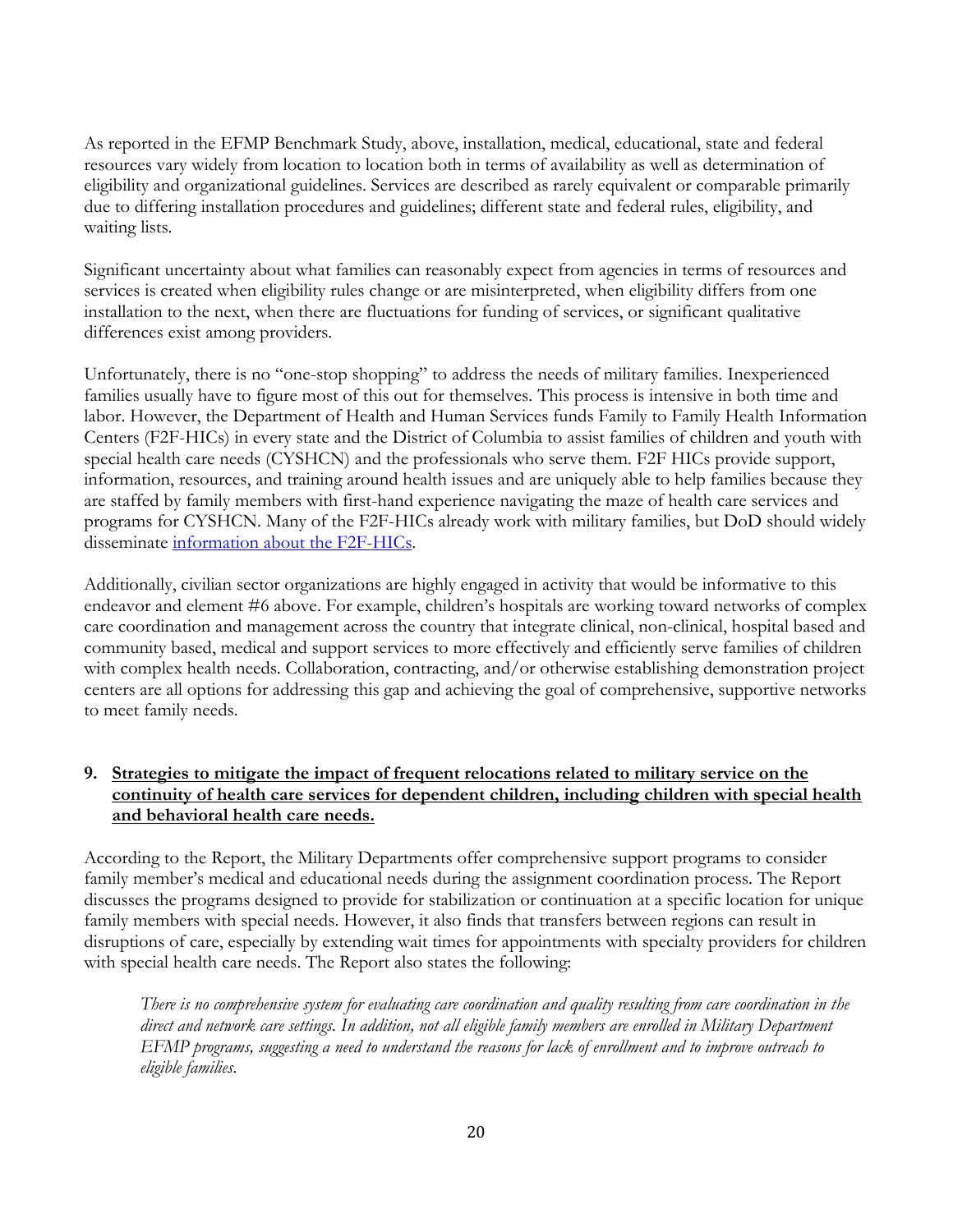Leadership has previously estimated that under-enrollment of EFMP families is an issue, such as [reported](http://www.militaryonesource.mil/12038/MOS/MFRC/Dec-2011-MFRC-signed-minutes.pdf) [by OSN,](http://www.militaryonesource.mil/12038/MOS/MFRC/Dec-2011-MFRC-signed-minutes.pdf) in comments to the Military Family Readiness Council in 2011, that the number of EFMP families should be closer to 350,000 instead of the 128,582 currently enrolled (per the report in 2013).

Two other areas that complicate continuity of care with transfers identified in this Report are that EFMP medical reviews do not consistently include regional contractors in determination of available medical services in relocation decisions and the current TRICARE restriction that does not allow for enrollment in two regional contractors systems at one time.

Because of this, the Report suggests more formalized collaboration between EFMP Military Departments and regional contractors in order to help determine the availability of medical resources in complex medical case prior to relocation. It also suggests evaluating a limited dual enrollment within two regional contractors for a specified time during relocation to allow for appointments to be made for continuity of care in chronic conditions.

Recognizing that not all eligible family members are enrolled in their Military Department's EFMP program the Report recommends better education of military families about the EFMP process, health care coordination benefits and ECHO eligibility with follow-up enrollment review.

Another gap found by the Report is that purchased and direct care are not linked electronically to provide an integrated medical record or secure messaging for beneficiaries who receive care in both settings. As an area for clarification, the Report suggests reviewing the Military Departments and regional contractor coordination process to consider the level of standardization necessary to create an effective harmonization process for EFMP beneficiaries.

Furthermore, stakeholder recommendations for establishing networks of care management and coordination specifically for children with complex health needs in conjunction with children's hospitals and providers of pediatric specialty care, would address relocation and handoff issues for a large number of EFMP families while providing more efficient and effective care and communication.